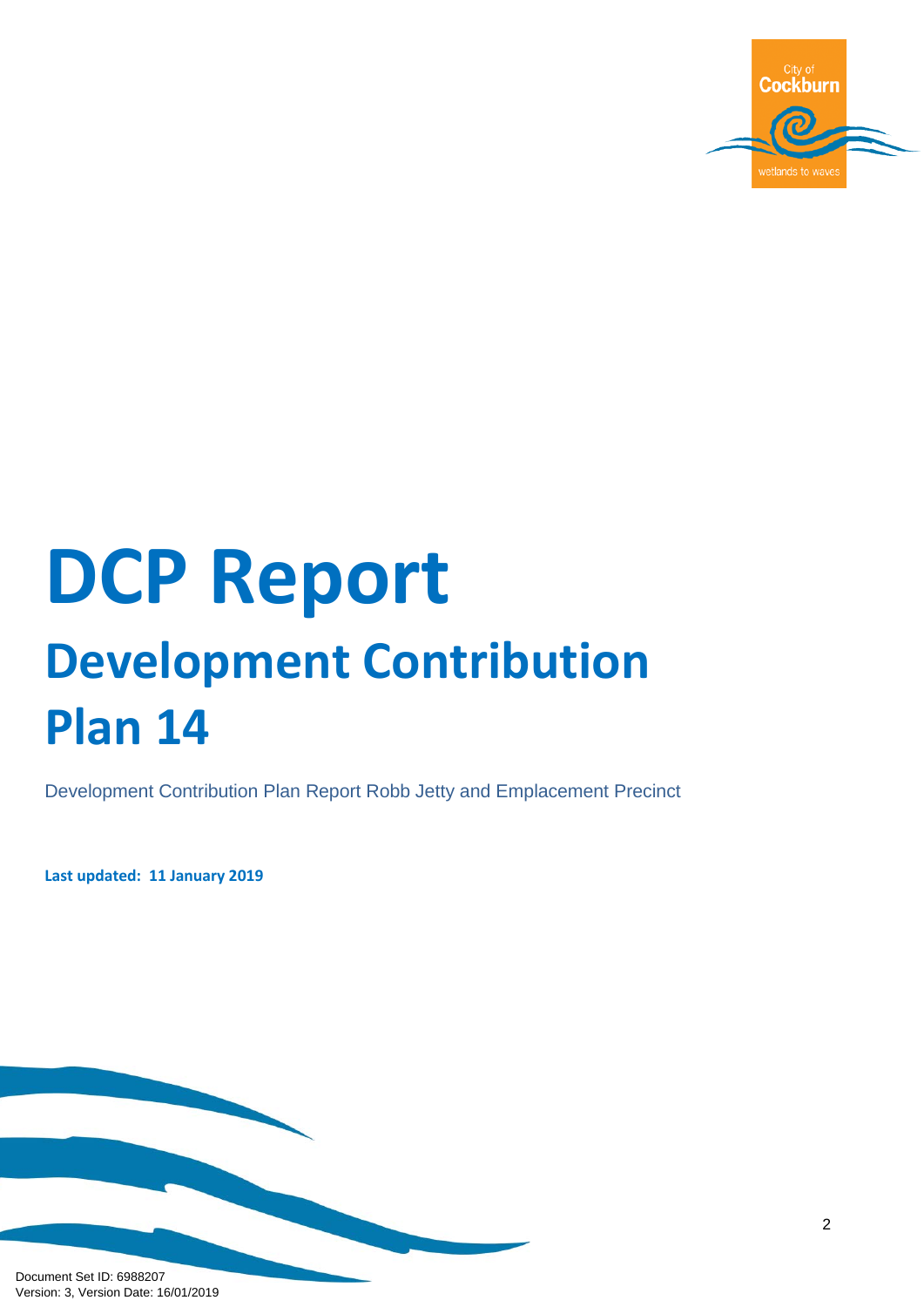# **CONTENTS**

| 1. |        |  |
|----|--------|--|
|    | 1.1.   |  |
|    | 1.2.   |  |
|    | 1.3.   |  |
|    | 1.4.   |  |
| 2. |        |  |
|    | 2.1.   |  |
|    | 2.2.   |  |
|    | 2.3.   |  |
|    | 2.4.   |  |
| 3. |        |  |
|    | 3.1.   |  |
|    | 3.2.   |  |
|    | 3.2.1. |  |
|    | 3.2.2. |  |
|    | 3.2.3. |  |
|    | 3.2.4. |  |
|    | 3.3.   |  |
|    | 3.3.1. |  |
|    | 3.3.2. |  |
|    | 3.3.3. |  |
| 4. |        |  |
|    | 4.1.   |  |
|    | 4.2.   |  |
|    |        |  |
|    | 4.3.   |  |
|    | 4.4.   |  |
| 5. |        |  |
|    | 5.1.   |  |
|    | 5.2.   |  |
|    |        |  |
| 6. |        |  |
|    | 6.1.   |  |
| 7. |        |  |
|    | 7.1.   |  |
|    | 7.2.   |  |
|    | 7.3.   |  |
|    | 7.4.   |  |
|    | 7.5.   |  |
|    | 7.6.   |  |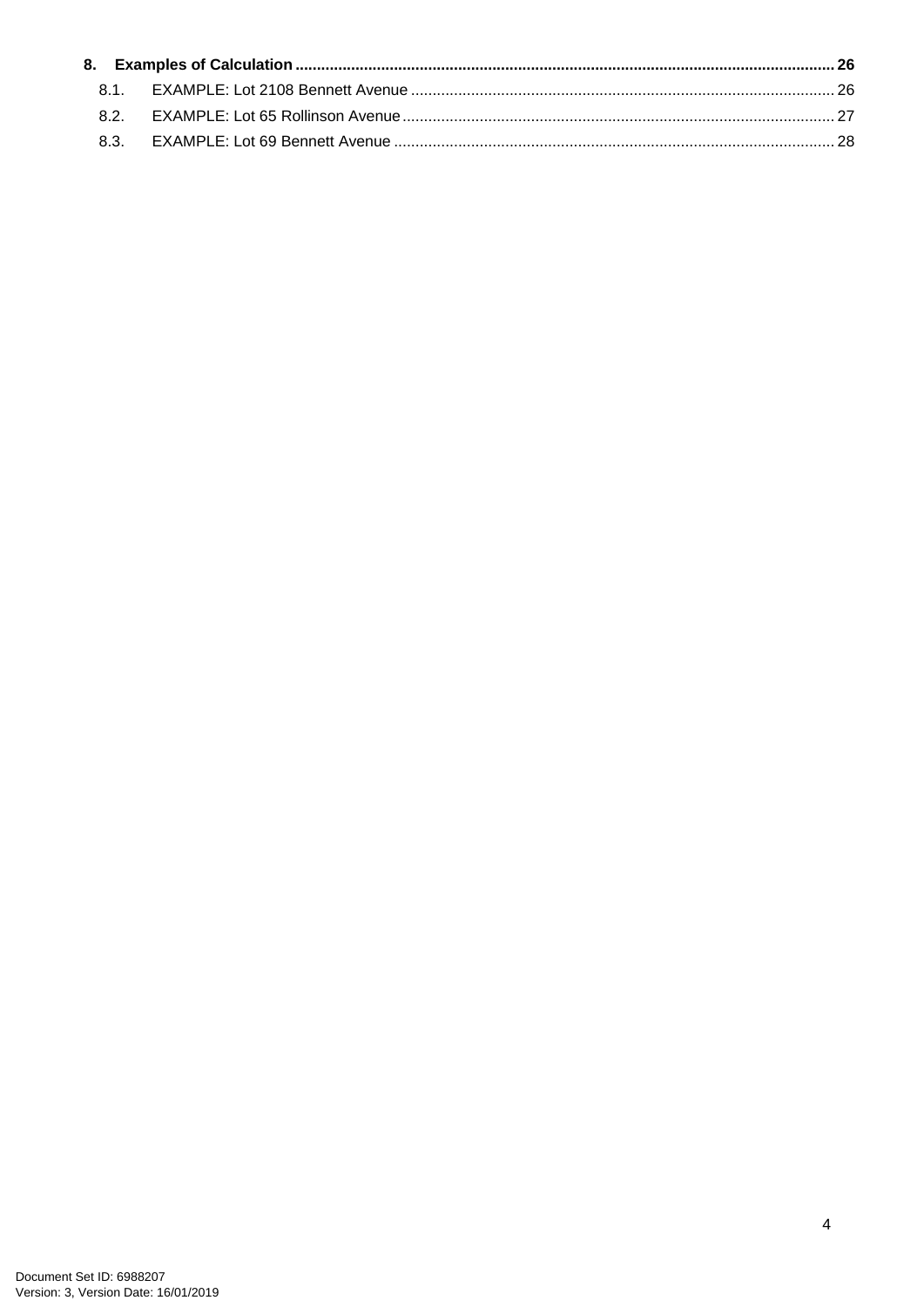# **APPENDICES**

APPENDIX 1 - Map indicating location of Development Contribution Area 14

APPENDIX 2 - Current contribution rates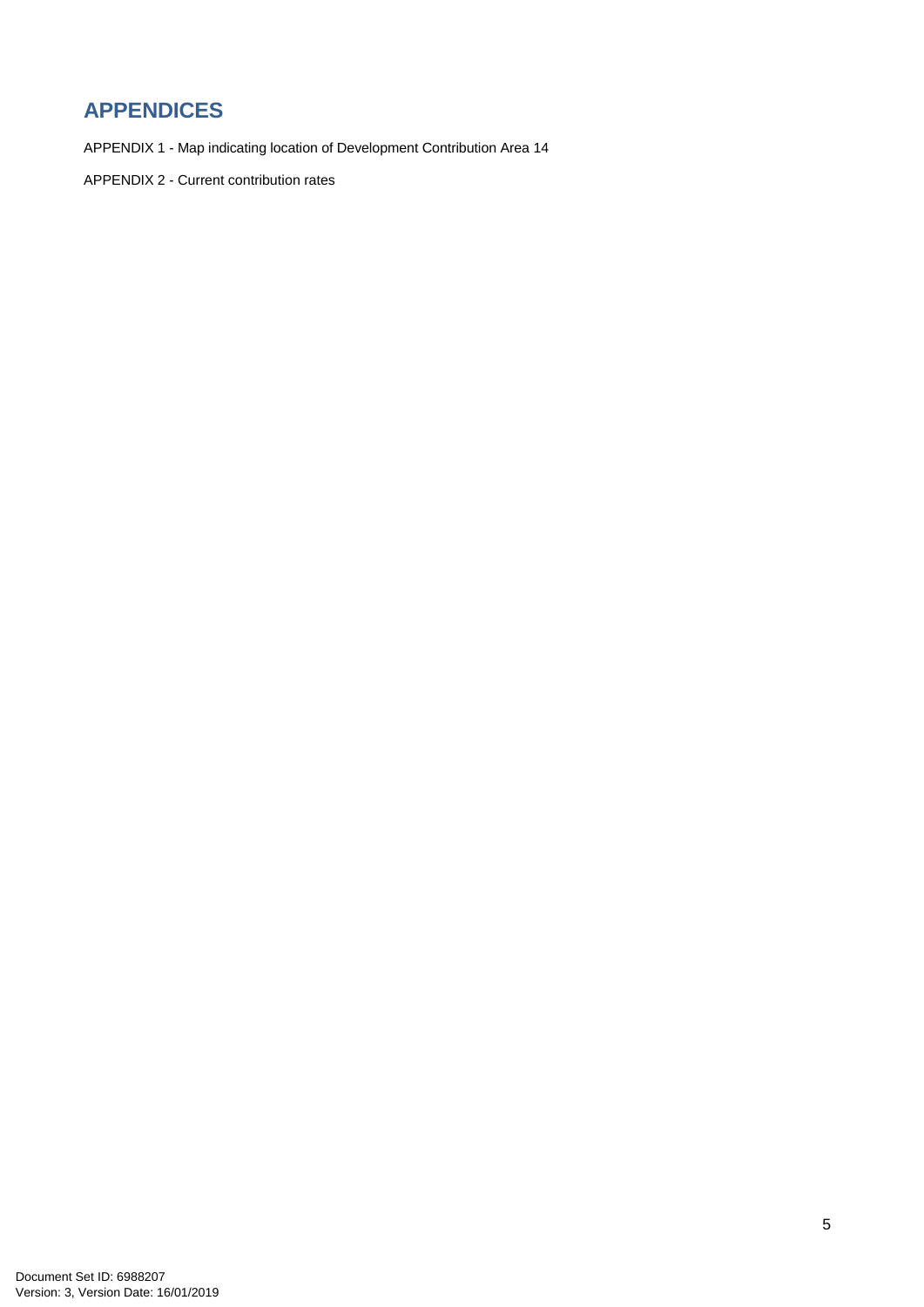# <span id="page-4-0"></span>**1. Introduction**

#### <span id="page-4-1"></span>**1.1. Background**

Two local structure plans have now been approved for the northern portion of the Cockburn Coast development area:

- Robb Jetty Precinct Local Structure Plan.
- Emplacement Precinct Local Structure.

In delivering the Cockburn Coast project, a development contribution plan is needed to coordinate and deliver key enabling infrastructure in a cohesive, fluent and equitable manner.

A further DCP will coordinate development within the Power Station Precinct, once structure planning has been undertaken.

#### <span id="page-4-2"></span>**1.2. Purpose of Development Contribution Plan**

Development Contribution Plans (DCP's) establish a framework for the coordination of key enabling infrastructure that is required to support the orderly development of an area, particularly in cases where there are large development areas with fragmented ownership.

Given the highly fragmented ownership of the Cockburn Coast, a DCP is required to ensure the provision of key enabling infrastructure, open space enhancements and amenities required to support the future urban population planned for the project area. The DCP will provide land owners in the Cockburn Coast a transparent mechanism to coordinate the provision of required local government infrastructure and amenities in a consistent manner whilst ensuring that costs are shared equitably.

A DCP will provide clarity to developers on the required monetary contribution necessary to deliver the infrastructure items documented in the following report. The purpose of the development contribution plan is to:

- promote the efficient and effective provision of public infrastructure and facilities to meet the demands arising from new growth and development;
- ensure that development contributions are necessary and relevant to the development to be permitted and are charged equitably among those benefiting from the infrastructure and facilities to be provided;
- ensure consistency and transparency in the system for apportioning, collecting and spending development contributions; and
- ensure the social well-being of communities arising from, or affected by, development.

#### <span id="page-4-3"></span>**1.3. Purpose of Development Contribution Plan Report**

This document will address items included in the DCP for the Cockburn Coast, which are subject to development contributions specific to the Robb Jetty and Emplacement Precincts only.

This report has been prepared to set out in detail:

- The infrastructure, land and other items for which development contributions are to be collected
- How land values are calculated and the valuation methodology applied
- The cost estimates of infrastructure and other items
- The periodic review of the cost estimates
- The methodology to calculate development contributions applicable to each landholding
- The cost contribution rates applicable to individual sites within the development contribution area
- Principles for the priority and timing of infrastructure provision and land acquisition
- The period of operation of the DCP
- General operational matters

#### <span id="page-4-4"></span>**1.4. Relevant Documents**

The report should be read in conjunction with the Scheme, including the Development Area No. 33 and DCP14 provisions and the relevant LSP.

This DCP Report does not form part of TPS 3.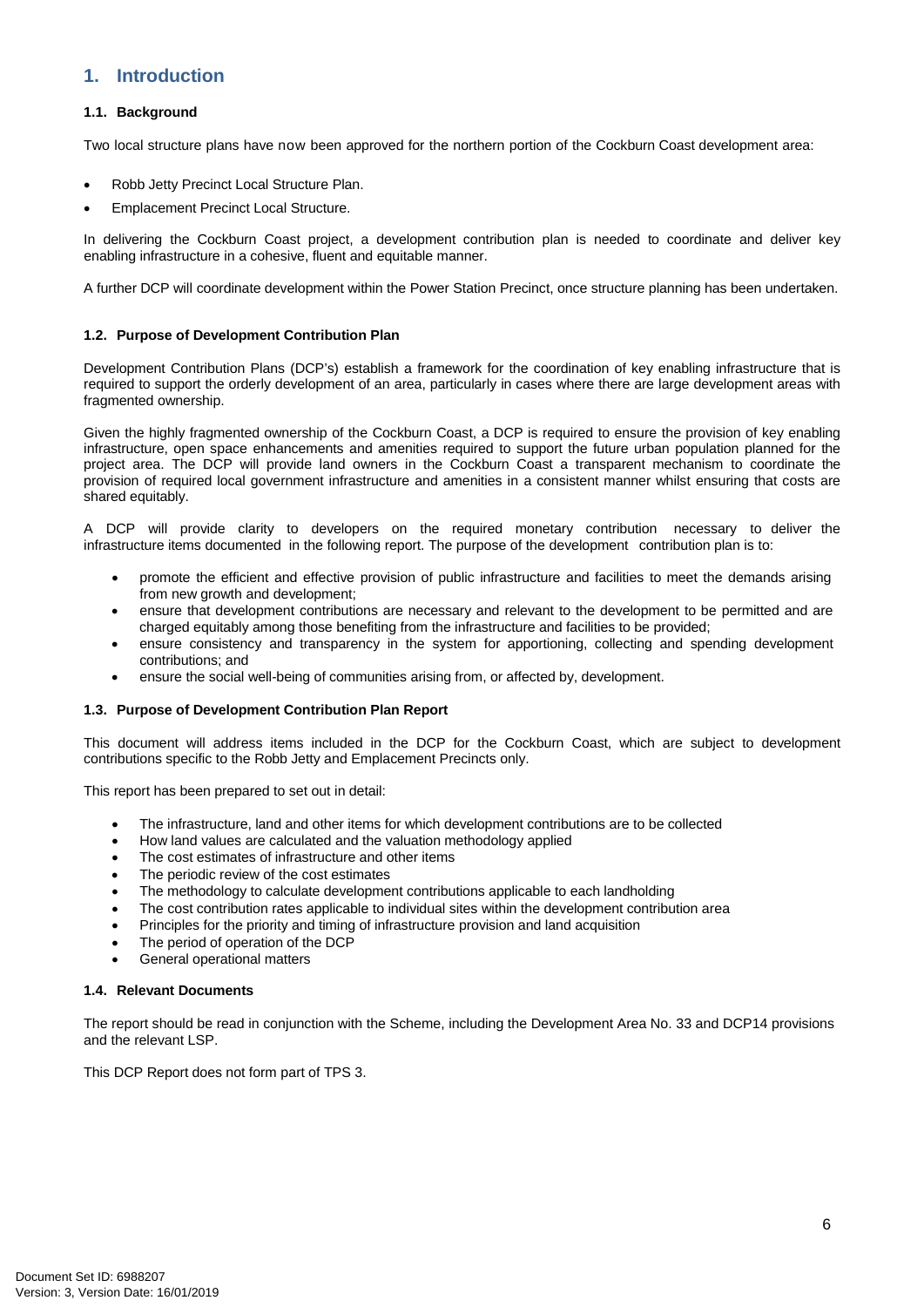# <span id="page-5-0"></span>**2. Period & Operation of the DCP**

#### <span id="page-5-1"></span>**2.1. Period of the Plan**

It is proposed that the DCP for the Cockburn Coast operates for a period of 20 years, being until 30 June 2034. However the DCP may also be extended for further periods with or without modification by amendments and will be extensively reviewed when considered appropriate though not exceeding every five year, having regard to the rate of subsequent development in the catchment areas since the last review and the degree of development potential still existing.

#### <span id="page-5-2"></span>**2.2. Operation of the DCP**

The DCP has been prepared in accordance with the provisions of State Planning Policy 3.6 Development Contributions for Infrastructure and came into effect on the date of gazettal of Amendment No 94, 17 March 2015.

Conditions will be included on subdivision and development approvals requiring payment of the DCP contribution which would be at the time of seeking clearance to a Deposited Plan or Strata Plan in the case of subdivision or at the time of issuing a building permit where there is no prior subdivision or subdivision is not proposed. This is consistent with the Scheme.

It should be noted, DCP14 is operational in the same area as DCP13. Developers may need to comply with both (DCP13 only applies to residential developments). Each DCP relates to different infrastructure and is calculated differently.

DCP14 relates to the specific infrastructure items needed to facilitate development in this area and DCP13 is for the community infrastructure items for the future residents shared beyond the boundaries of the development area.

#### <span id="page-5-3"></span>**2.3. Area of Operation**

The development contribution area is shown on the scheme map to be known as the Cockburn Coast Development Contribution Area – Robb Jetty and Emplacement precincts (DCA 14).

#### <span id="page-5-4"></span>**2.4. Application Requirements**

Where a subdivision, strata subdivision including both built and strata lots or a development application is lodged for the extension of an existing land use which related to land which this DCP applies, Council shall take the provisions of the DCP into account in making a recommendation on or determining that application.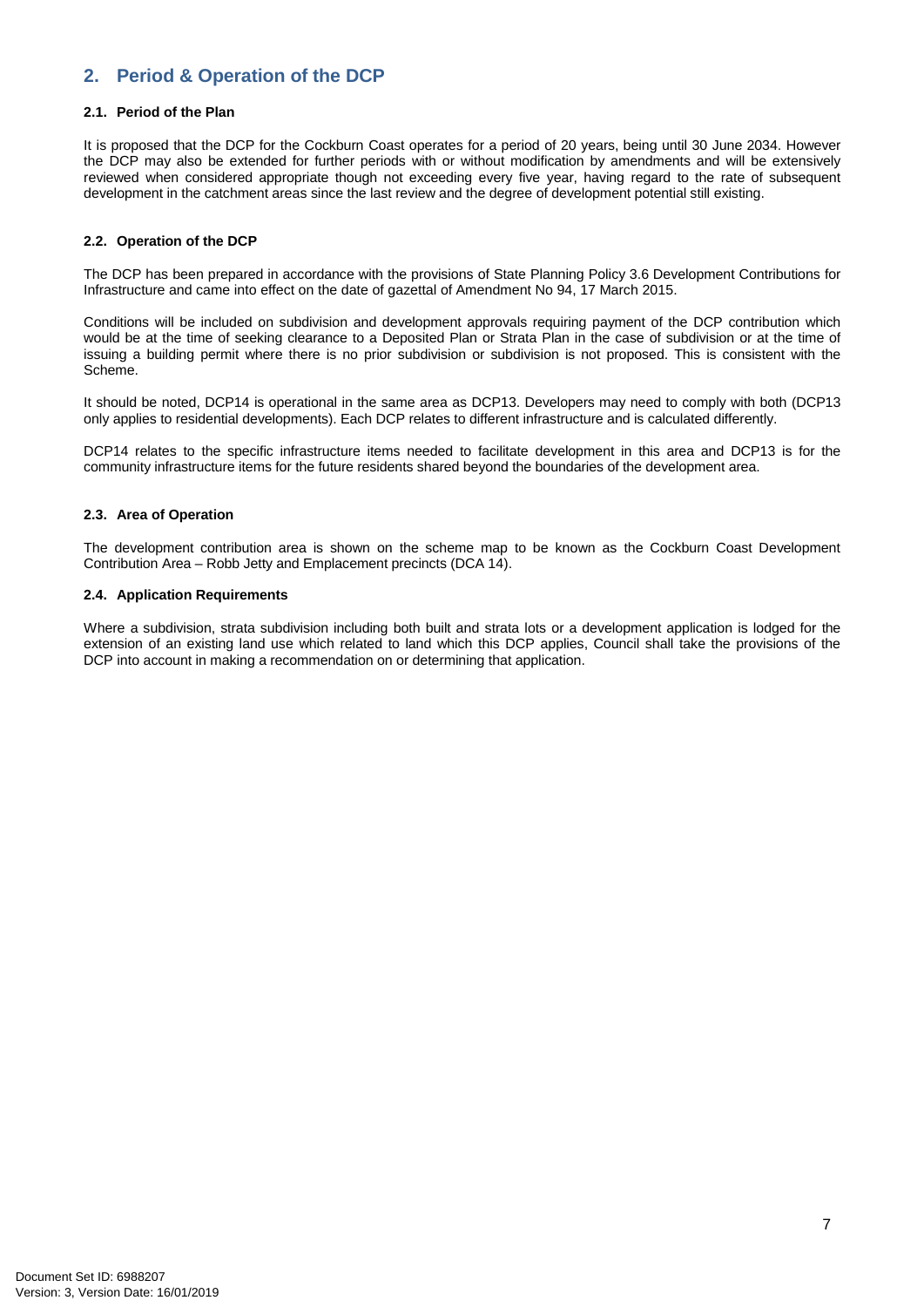# <span id="page-6-0"></span>**3. Infrastructure Items (Including Land)**

This section of the DCP Report identifies the infrastructure, land and other items for which development contributions will be collected in the Cockburn Coast. These items include:

- Key roads providing a district function (including land)
- Traffic management devices (e.g. traffic signals and calming devices)
- Land required for public open space
- Construction of public open space (including minor earthworks and drainage)
- Administration costs

#### <span id="page-6-1"></span>**3.1. Land Acquisition**

Many of the items included in the DCP comprise a land component. To determine the total cost of DCP infrastructure items, an estimate of land value needs to be identified. Accordingly, a preliminary valuation has been provided for each site required to deliver key enabling infrastructure and public open space. Pursuant to TPS No. 3 the land cost estimate will be reviewed at least annually.

When required, land to be acquired through the DCP will be purchased at market value in accordance with TPS No. 3.

Where applicable, land required for DCP infrastructure will be credited as a 'work in kind' and offset the applicable landholdings development contribution.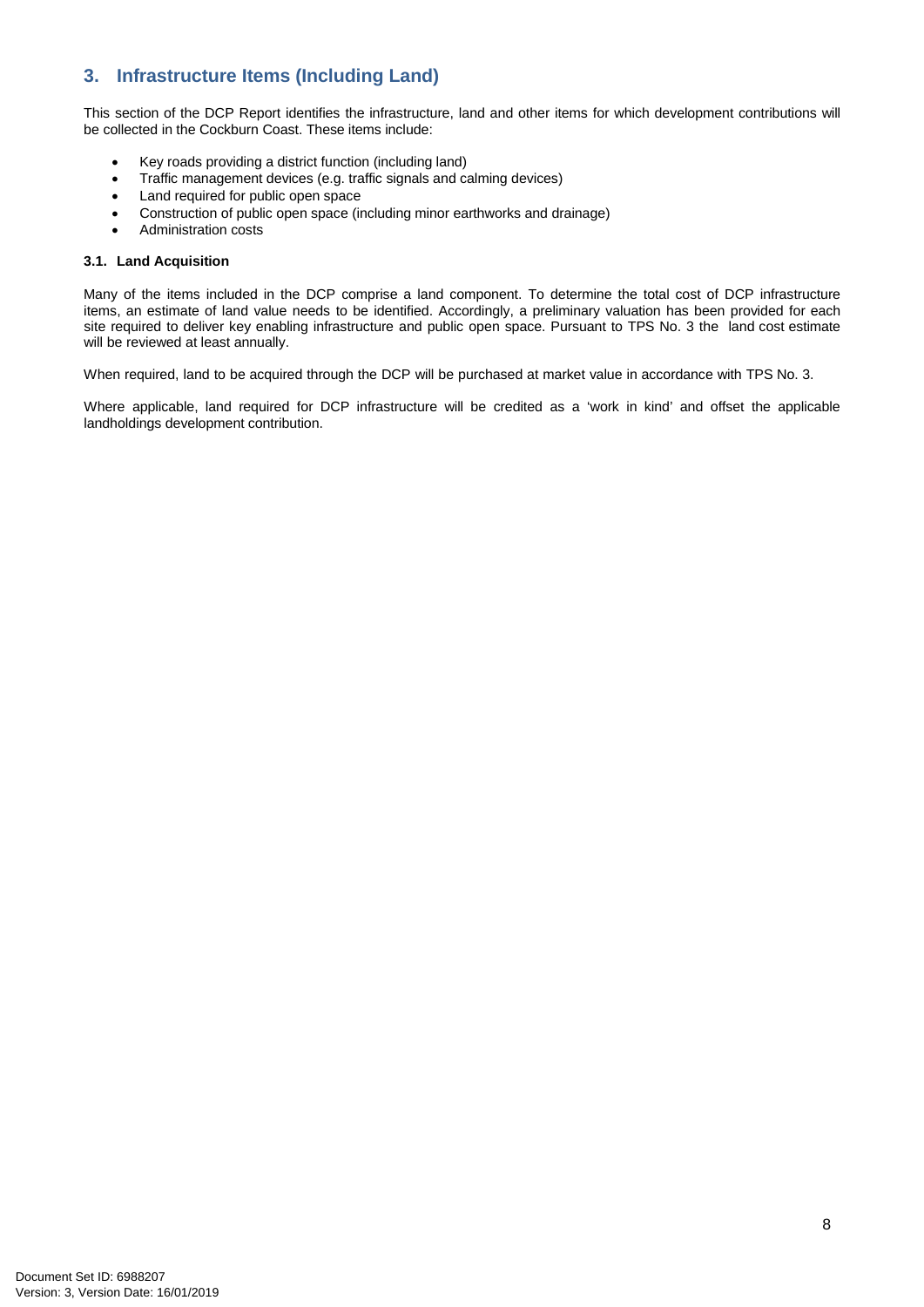#### <span id="page-7-1"></span><span id="page-7-0"></span>**3.2. Road and Service Infrastructure**

#### **3.2.1. Cockburn Road**

#### **Proposal**

Upgrade to Cockburn Road and nominated intersections required to accommodate additional traffic movement generated by the project area

#### **Scope**

Upgrade of Cockburn Road (Between Rollinson Road and McTaggart Cove) including the following:

- 3,850m<sup>2</sup> of land required for Road widening (between Rollinson Road and McTaggart Cove)
- Construction of the signalised intersection, traffic management devices and drainage infrastructure associated with the proposed Robb Jetty Main Street
- Relocation of service infrastructure as a result of the intersection construction
- Provision of a pedestrian foot path and landscaping along Cockburn Road (between Rollinson Road and McTaggart Cove)

#### **Need and Nexus**

Cockburn Road is critical to transport planning for the Cockburn Coast Project as it is the primary north-south road through the project area. It connects Coogee to the south and Fremantle to the north and functions as a primary northsouth route for freight and regional traffic. Given its regional function Main Roads have a management order over the Cockburn Road carriageway (excluding verges).

The Cockburn Coast development will accommodate over 4-5,000 new dwellings (along with a mixture of commercial uses) over a 20 year timeframe (by 2031) thus creating additional traffic on Cockburn Road. Together with increasing existing regional traffic, the Integrated Transport Plan for the Cockburn Coast project recommends that Cockburn Road be expanded to four lanes for its entire length within the project area over the long term. However, should Cockburn Coast Drive be constructed, the ITP identifies that Cockburn Road will only need to be two lanes.

Access to the project area relies on Cockburn Road and on this basis, the upgrade of Cockburn Road is fundamental for the future of the project area but also in a regional context given the significance of the road. The scope of upgrades required for Cockburn Road has been dependent on the planning for Cockburn Coast Drive.

Originally, regional traffic was intended to be accommodated by the proposed Cockburn Coast Drive (to the east of the project area). This scenario would have resulted in Main Roads undertaking 'base' upgrades to Cockburn Road and project owners funding remaining upgrades to Cockburn Road. In this scenario Cockburn Road would be classified as a local connector road.

Following recent advice from Main Roads confirming that Cockburn Coast Drive would not be progressed it is clear that Cockburn Road will continue to play a regional role in the road network and require upgrading to four lanes. Whilst project owners, future occupants and visitors to the Cockburn Coast Project area will utilise Cockburn Road, it will primarily be a regional road in State Government control. Main Roads will therefore retain responsibility for Cockburn Road and future carriageway upgrades in accordance with the management order.

Having regard to the current regional role of Cockburn Road and Main Roads recent advice to not progress Cockburn Coast Drive, the State Government has a primary role to play in funding the upgrade of Cockburn Road. As such, the project will be responsible only for the land required for widening, new signalised intersections (required to access the project area) and landscaping within verges along Cockburn Road.

Contributions will be collected from all landowners and proposed uses within the project area.

To reflect the timing of development (particularly the Power Station Precinct), project upgrade responsibilities will be split into two DCP schemes administered by the City of Cockburn:

- Robb Jetty and Emplacement Precincts (this DCP14)
- Power Station Precinct (future DCP)

The DCP for the Power Station Precinct will involve a similar scope of work (as above) for the section of Cockburn Road between the McTaggart Cove intersection and Spearwood Avenue intersection.

#### **Cost**

The estimated total cost for the Robb Jetty Precinct and Emplacement Precincts is \$4,905,871 The proposal will be fully funded from DCP contributions as follows:

- 5.65% funded from the Mixed Business Zone (5.65% of net developable area). Contributions will be collected from the Mixed Business Zone at a rate per  $m^2$  of net developable land area.
- 94.35% funded from all other Zones (94.35% of net developable area). Contributions will be collected from all other Zones in accordance with the apportionment methodology identified in Section 4.

#### **Source**

Cockburn Coast Engineering Cost Estimate - Wood and Grieve Engineers, October 2018

Land Valuation - McGees September 2018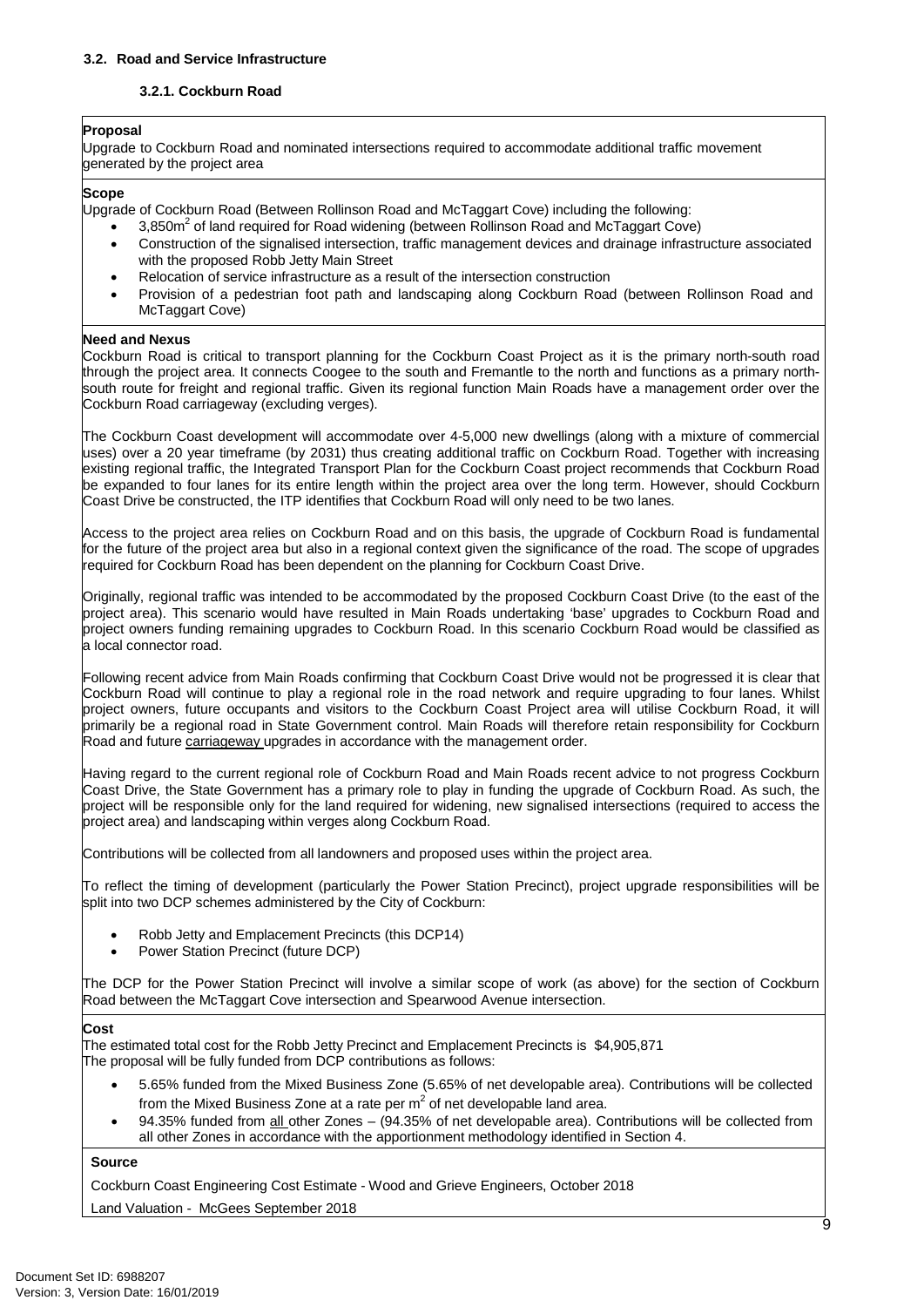#### <span id="page-8-0"></span>**Proposal**

Establishment of a high quality Main Street for the project area and provision of east-west access through the project area to the foreshore

#### **Scope**

Provision of a Main Street between the Cockburn Road intersection and Robb Road as follows:

- Acquisition of 6m of land for the full length of the Main Street (over and above land requirement for a local road)
- Over and above construction requirements (granite paving or similar, landscaping, lighting, street furniture)
- Construction of an at-grade rail crossing including vehicle and pedestrian signalisation associated with the new Robb Road intersection
- Fencing (of a sufficient length to deter unsafe pedestrian crossing)

#### **Need and Nexus**

The Robb Jetty Main Street is an important road access and core place making component of the project area. It connects Cockburn Road (the primary north south access to the project) to the foreshore via a new at grade rail crossing. It will play a key role in providing vehicle and pedestrian access to the foreshore for both the Robb Jetty and Emplacement Precincts. The Main Street will also provide an essential mix of uses including commercial use (local goods and services) and employment opportunities for the local population.

Given the scale of proposals within the Cockburn Coast and regional appeal of the location it is necessary to provide a high quality public realm and urban design outcome. Achieving a high quality setting and Main Street is very important for the attractiveness and viability of this location for commercial and employment generating uses.

The Main Street plays a key role in achieving the sustainable planning and vibrant community outcome envisaged for the Robb Jetty and Emplacement Precincts and is necessary to support the dense residential population proposed and encourage visitors to the area. The specification of the Main Street enhancements is required to be of sufficient quality to meet future residential population and visitor expectations.

The DCP therefore includes the additional land required to establish a high quality Main Street which is attractive and safe for visitors as well as functional from a commercial point of view. This includes the requirement for full verge pavements, appropriate street lighting, pedestrian crossing treatments, bike stands, planting and landscaping that distinguishes the Main Street from typical local access roads in the project area. Fencing associated with the rail crossing will be of a sufficient length to deter unsafe pedestrian crossing.

Adjoining landowners will fund the equivalent cost of a typical local road.

#### **Cost**

Estimated total cost \$4,589,036. The Main Street comprises two sections:

- Shared surface \$2,297,606
- Non-shared surface \$2,291,430

The proposal will be funded from adjoining landowners and DCP contributions. The DCP funding is estimated to be \$3,168,416

The DCP funding will be apportioned as follows:

- 5.65% funded from the Mixed Business Zone (5.65% of net developable area). Contributions will be collected from the Mixed Business Zone at a rate per  $m^2$  of net developable land area.
- 94.35% funded from all other Zones (94.35% of net developable area). Contributions will be collected from all other Zones in accordance with the apportionment methodology identified in Section 4.

Adjoining landowners will fund \$1,420,620 which represents the equivalent cost of a typical local road.

#### **Source**

Cockburn Coast Engineering Cost Estimate (Wood & Grieve Engineers, October 2018) Land Valuation (McGees, August 2018)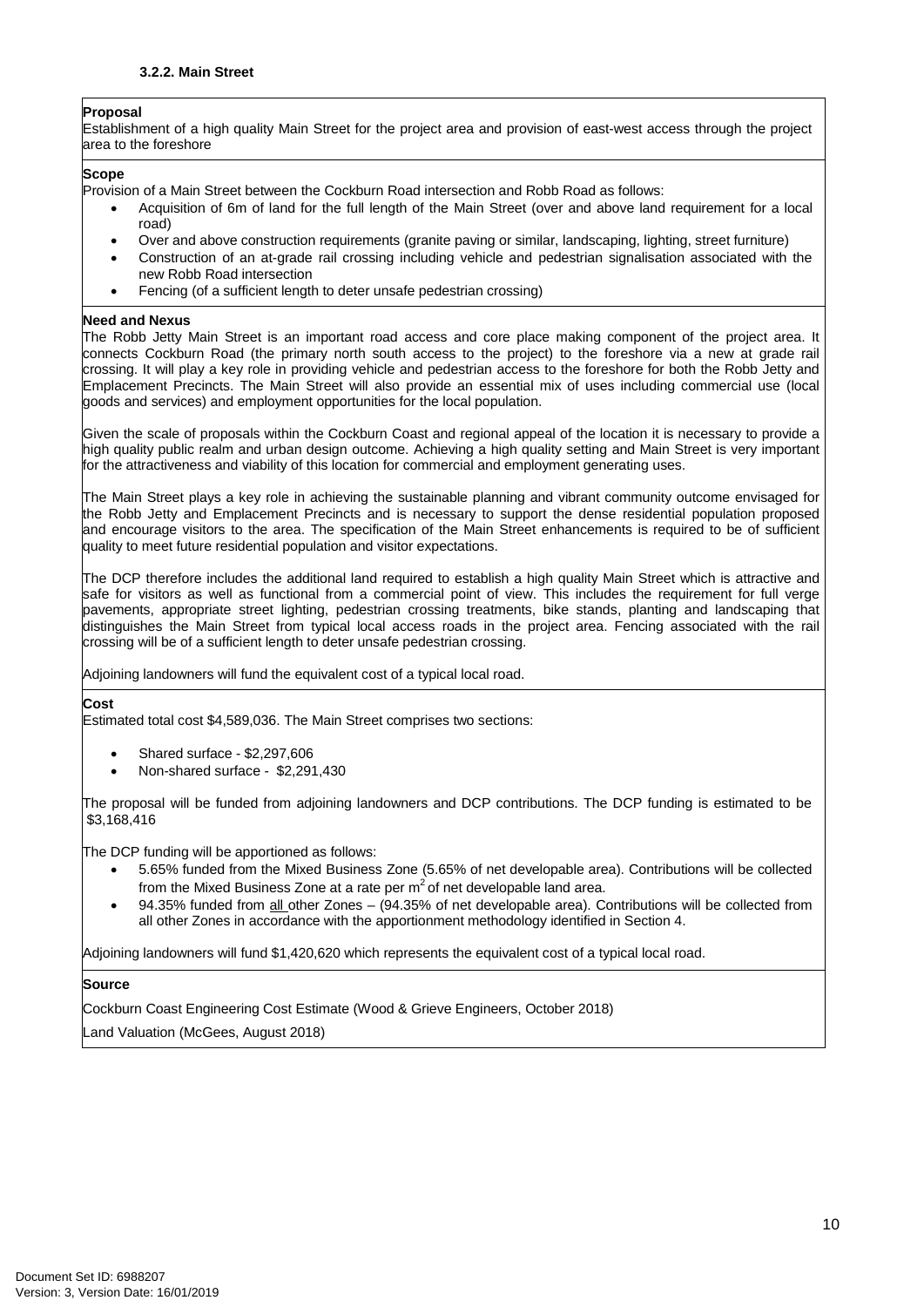#### <span id="page-9-0"></span>**Proposal**

Provision of a north-south spine road required to service the project area with Bus Rapid Transit (BRT) infrastructure

#### **Scope**

Upgrade of a section of Rollinson Road and construction of north-south spine road for future BRT service:

- Acquisition of Lots 18 Garston Way and 0.5m of land the full length of the route (over and above land requirement for a local road)
- Over and above construction requirements including stations (raised platform stops), IT, roadway (priority lane or queue jumper), landscaping and street furniture

#### **Need and Nexus**

The BRT route is required to support and service the project area. Cockburn Coast is part of a Transit Oriented Development (TOD) as a result of the introduction of the Bus Rapid Transit (BRT). Only one bus service (service 825) currently runs north-south along the extent of the Cockburn Coast study area between Fremantle Station and Rockingham Station. The frequency of this service is limited with a maximum of two services operating in the peak hours. On this basis, a fundamental consideration in ensuring the success of the project is effective public transport.

The BRT will help encourage public transport use within Cockburn Coast and will reduce the reliance on private car travel, additional the BRT has the ability to provide a similar service quality to rail (speed, reliability and comfort). The local, district and regional services that currently operate in the study area will remain and will benefit from being able to use the dedicated facilities on the BRT route. As it provides certainty through investment in infrastructure while still being cost effective, the BRT is the favoured approach to servicing the Cockburn Coast and surrounding communities.

Access to frequent public transit is necessary to support the density of population and scale of commercial uses envisaged for the Cockburn Coast Project. As all land owners benefit from the ability to develop to a high density which generates the need for public transport infrastructure, it is justified the project landowners fund the additional land requirement needed to provide the BRT route (above a typical local access road reserve) and associated supporting infrastructure such as bus shelters and additional pavement and landscaping requirements.

Adjoining landowners will fund the equivalent cost of a typical local road.

**Cost**

Estimated total cost \$5,369,737

The proposal will be funded from adjoining landowners and DCP contributions. The DCP funding is estimated to be \$2,032,649

The DCP funding will be apportioned as follows:

- 5.65% funded from the Mixed Business Zone (5.65% of net developable area). Contributions will be collected from the Mixed Business Zone at a rate per m<sup>2</sup>of net developable land area.
- 94.35% funded from all other Zones (94.35% of net developable area). Contributions will be collected from all other Zones in accordance with the apportionment methodology identified in Section 4.

Adjoining landowners will fund an estimated \$3,337,088 which represents the equivalent cost of a typical local road.

#### **Source**

Cockburn Coast Engineering Cost Estimate (Wood & Grieve Engineers, October 2018)

Land Valuation (McGees, August 2018)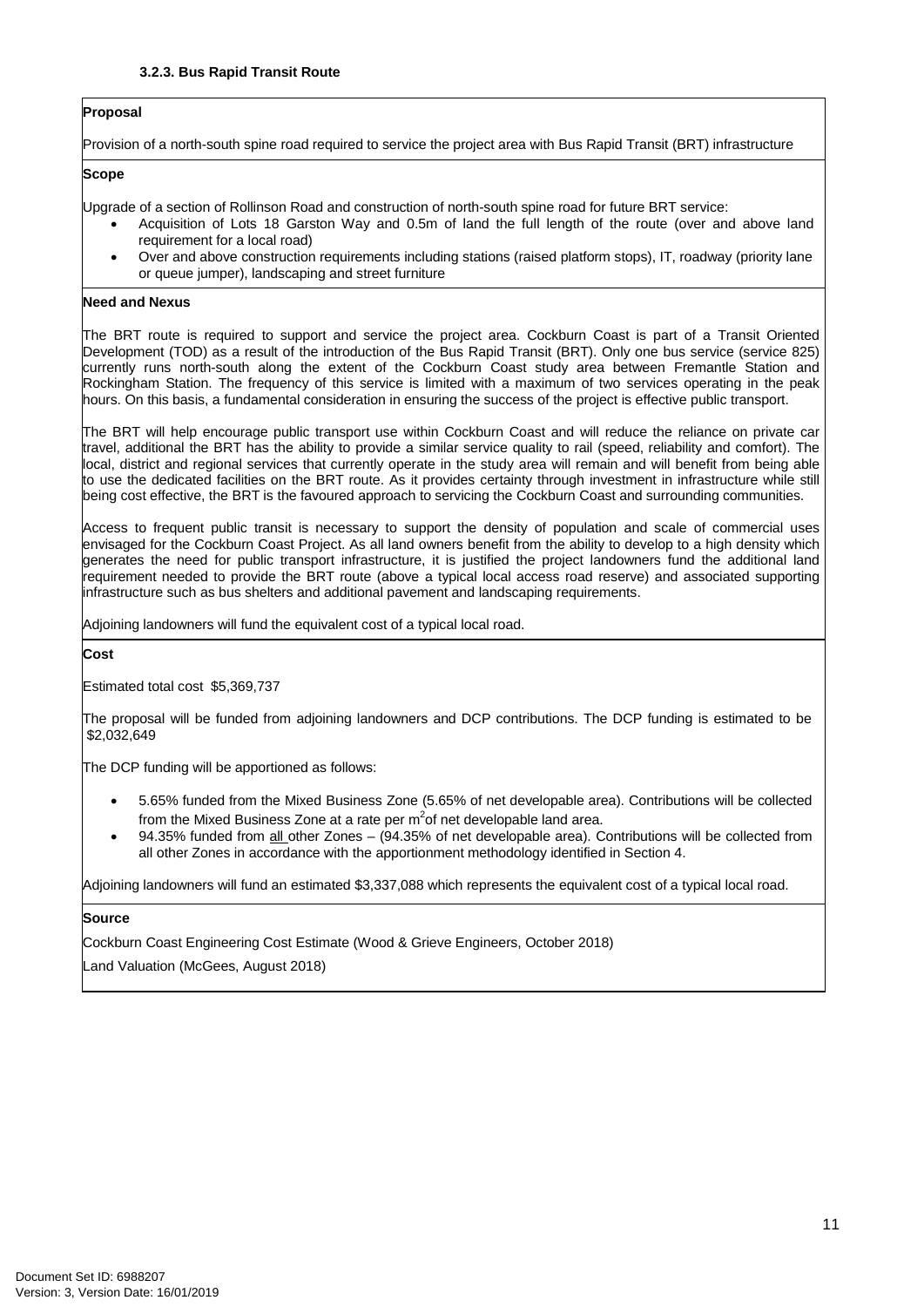#### **3.2.4. Rollinson Road Pedestrian Signals (Rail)**

# <span id="page-10-0"></span>**Proposal**

Upgrade of the Rollinson Road pedestrian crossing to provide safe east-west pedestrian access across the railway

#### **Scope**

Provision of an upgraded pedestrian crossing comprising:

- Pedestrian signals
- Fencing (of a sufficient length to deter unsafe pedestrian crossing)
- Pavement

#### **Need and Nexus**

Rollinson Road is one of two existing rail crossings to the foreshore. Given increasing freight movements and future intensification of the area with residential development it is necessary to upgrade of the pedestrian crossing to provide safe access to the foreshore. This upgrade will benefit all landowners and meet the future residential populations (and visitors) expectations.

#### **Cost**

Estimated total \$234,000

The proposal will be funded from DCP contributions. The DCP funding is estimated to be \$234,000:

The DCP funding will be apportioned as follows:

- 5.65% funded from the Mixed Business Zone (5.65% of net developable area). Contributions will be collected from the Mixed Business Zone at a rate per  $m<sup>2</sup>$  of net developable land area.
- 94.35% funded from all other Zones (94.35% of net developable area). Contributions will be collected from all other Zones in accordance with the apportionment methodology identified in Section 4.

#### **Source**

Cockburn Coast Engineering Cost Estimate (Wood & Grieve Engineers, October 2018)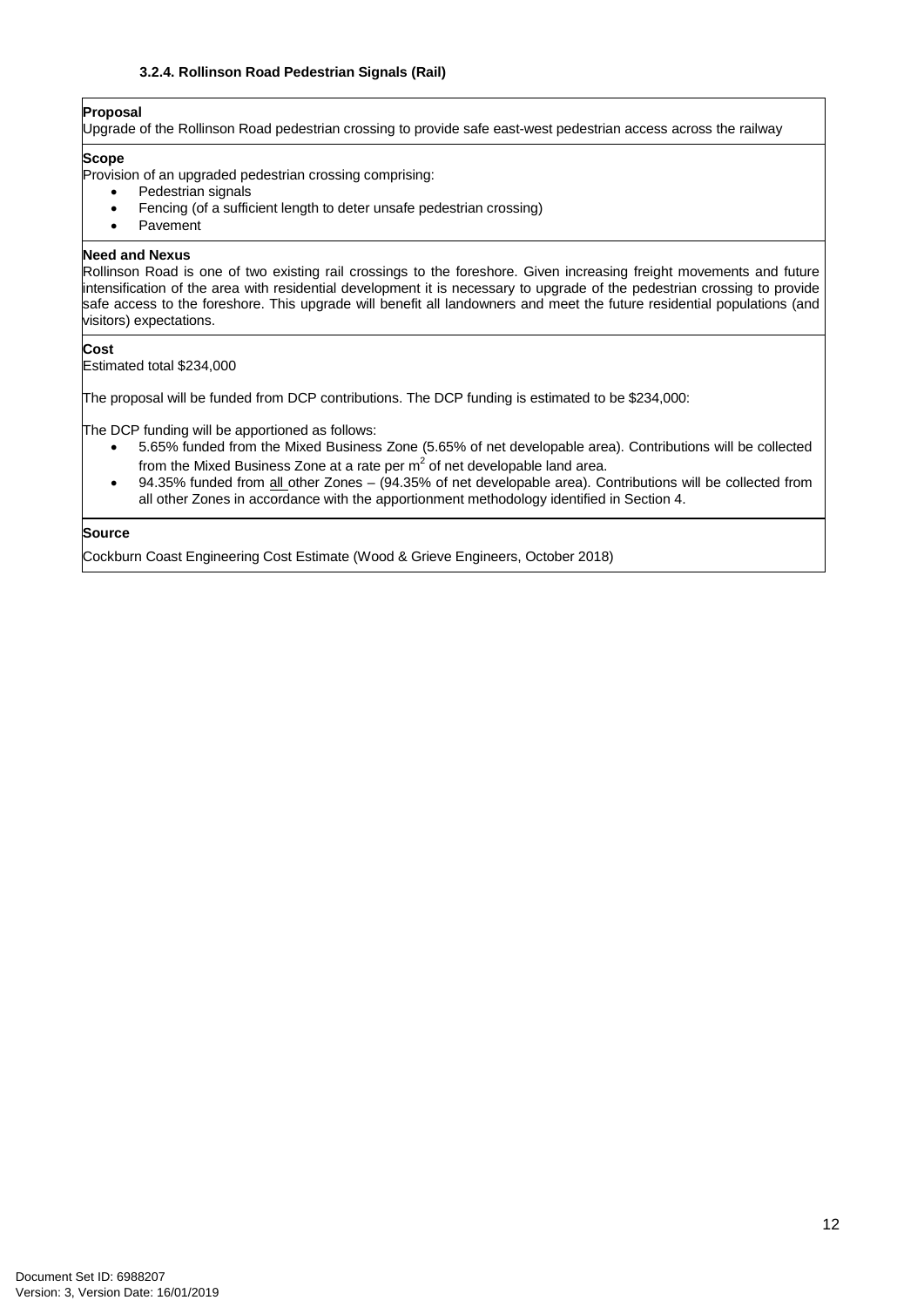#### <span id="page-11-1"></span><span id="page-11-0"></span>**3.3. Public Realm and Environmental Improvements**

#### **3.3.1. Land for Public Open Space**

#### **Proposal**

Acquisition of land required for public open space (POS) within the Robb Jetty Precinct and Emplacement Precinct.

#### **Scope**

The Robb Jetty and Emplacement Precinct Local Structure Plans allocate at least 10% of the gross subdividable land area for POS. The area to be acquired (excluding existing reserves) is as follows:

- 28,582 $m^2$  of public open space within the Robb Jetty Precinct
- $\bullet$  18,936m<sup>2</sup> of public open space within the Emplacement Precinct

This area includes land for:

- active and passive recreation,
- dual purpose POS and drainage
- drainage

Note: contamination and remediation measures are not included in this DCP.

#### **Need and Nexus**

Pursuant to Clause 20A of the *Town Planning and Development Act 1928* (as amended) a minimum of 10% of gross subdividable land is required to be given up free of cost by the subdivider for Public Open Space (POS). Where a structure plan indicates the location of POS, sites without POS identified are required to make cash payment in lieu of providing land for open space. In these circumstances cash-in-lieu funds are collected by the local authority and placed in a standalone bank account and expended on either acquiring land in the locality for POS or making improvements to POS.

The DCP includes all land requirements for public open space (minimum 10% required) to ensure equitable apportionment of costs associated with meeting statutory requirements. Including these costs in the DCP will not only avoid duplication of administration costs for the City of Cockburn, however increase the effectiveness and transparency of the DCP as a consolidated coordination mechanism for the equitable cost sharing of traditional project related costs.

Together with the capital expenditure plan accompanying the DCP, the detailed costing's and scope for landscape costs provide increased transparency for landowners (than the traditional cash in lieu arrangement) as the intent and timing for public open space enhancements are set out very clearly.

**Cost**

Estimated total cost \$ \$18,548,600

The proposal will be fully funded from DCP contributions.

**Source**

Land Valuation (McGees, August 2018) Net Developable Area Plan (Hassell, January 2015)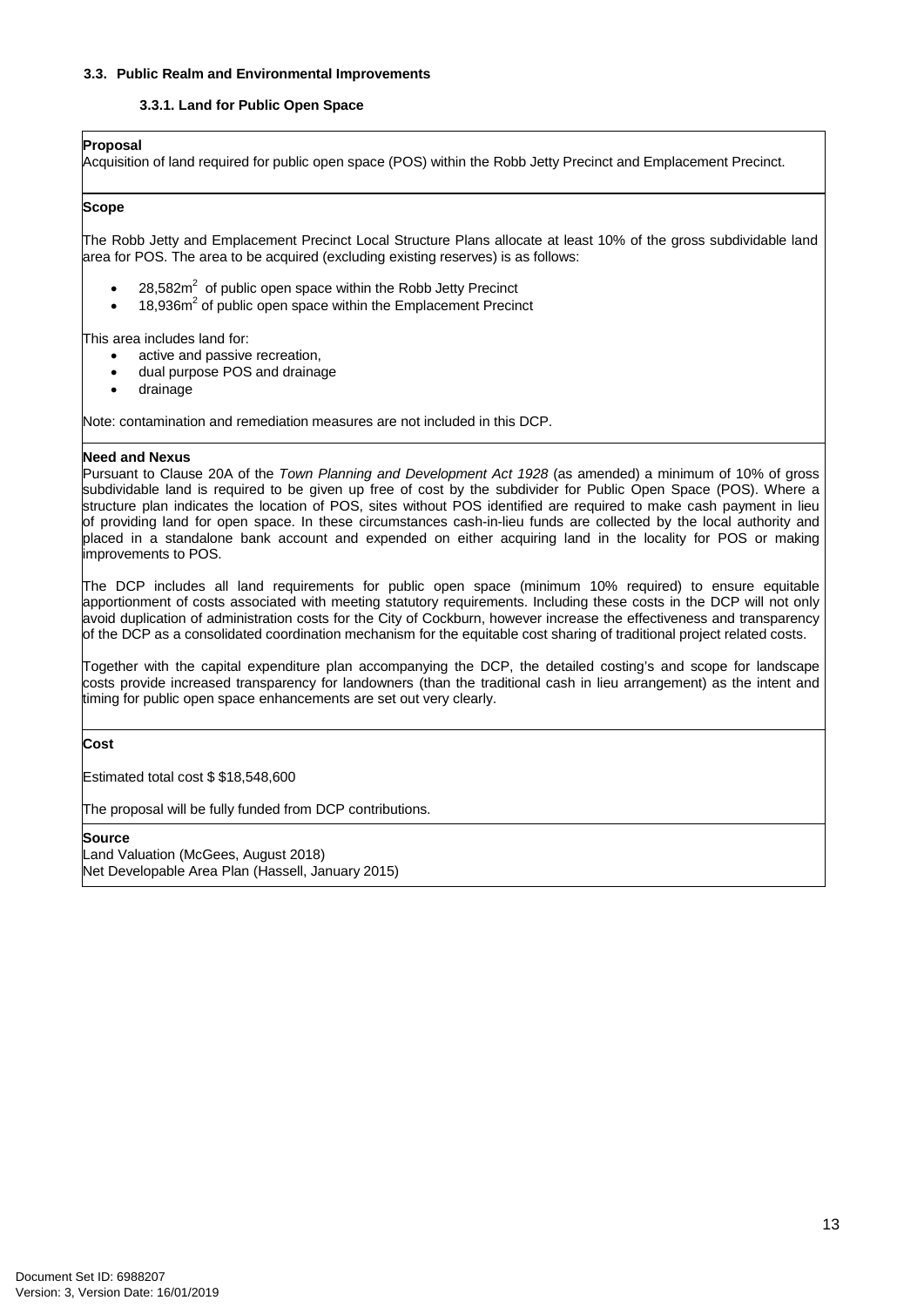#### <span id="page-12-0"></span>**Proposal**

Enhancement of Public Open Space to service the needs of existing and future residents within the Robb Jetty Precinct and Emplacement Precinct

#### **Scope**

To construct Local Parks, Neighbourhood Parks and a District Park in accordance with the Robb Jetty Precinct and Emplacement Precinct local structure plans within the project area as follows:

#### **Local Parks (LP1 to LP9)**

Local Parks should be provided for local children's play and as resting places, designed as small intimate spaces, where appropriate, to allow pedestrian connectivity, and create a sense of place. Local parks are less intensively developed park areas for the local community to enjoy. They are predominantly lawn and planted areas with pockets of paved areas for seating nodes and winding pathways. Planted garden beds are predominantly endemic species to attract native wildlife. Adequate shade should be provided through structures and trees to provide comfortable resting spaces for people to enjoy. The proposal includes:

- Minor earthworks and drainage
- Irrigated planting
- Irrigated turf
- Paved areas (stone and concrete areas)
- Footpaths (in-situ concrete, stabilized gravel)<br>• Custom and proprietary play equipment
- Custom and proprietary play equipment<br>• Furniture (benches, shelters, bins, bike r
- Furniture (benches, shelters, bins, bike racks, water fountains, BBQ's, exercise equipment)<br>• Lighting and electrical
- Lighting and electrical
- Interim Maintenance (to facilitate handover to Council)

#### **Neighbourhood Parks (NP1 to NP8)**

The Robb Jetty and Emplacement precincts have eight proposed neighbourhood parks which have been strategically located so that all residents are within close walking distance to a neighbourhood park.

The neighbourhood park is to act as a "backyard" for families to enjoy and to promote interaction with the local community. Neighbourhood parks are designed to promote an active lifestyle with play equipment for youth and children, sporting facilities, general open kick around areas and bbq facilities. Plentiful shade and seating should be provided to create comfortable enjoyable places for people to rest. Neighbourhood parks should be designed to allow passive surveillance through CEPTED principles to provide a safe space for people to enjoy day and night. Neighbourhood parks should be predominantly lawn And garden bed areas to provide a tranquil place of refuge with pockets of paved areas at seating nodes. Neighbourhood Parks are to include the following works:

- Minor earthworks and drainage
- Irrigated planting
- Irrigated turf
- Paved areas (stone and concrete pavers)
- Footpaths (in-situ concrete, stabilized gravel)
- Furniture (benches, shelters, bins, bike racks, water fountains, BBQ's, exercise equipment)
- Lighting and electrical
- Interim Maintenance (to facilitate handover to Council)

#### **District Park (DP1)**

There is one District Park in the project area, nominally named 'Heritage Plaza'. The Heritage Plaza is a high quality urban space with the focus on the heritage Robb Chimney element. A potential interactive water feature can provide playfulness whist reflecting the Chimney, emphasising its scale. Resting opportunities with shade and seating will make this space a tranquil escape from the proposed vibrant development. This space interfaces with Main street to the north and the Community infrastructure associated with the sports oval to the south (refer to Community infrastructure DCP 13).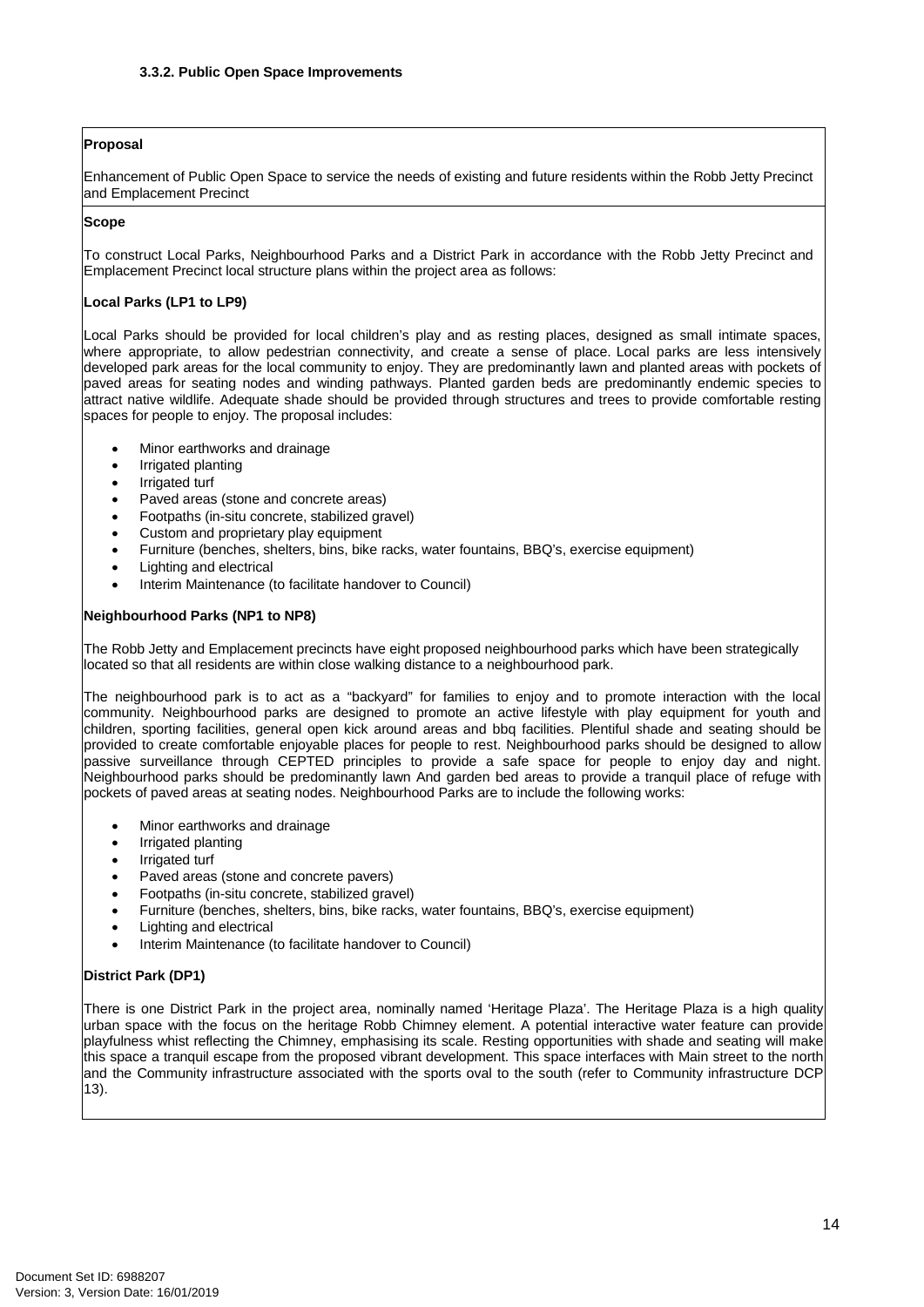#### The District Park will incorporate the following works:

District Park 1

- Minor earthworks and drainage
- Irrigated planting
- Paved areas (stone and concrete pavers)
- Footpaths (in-situ concrete, stabilised gravel)
- Custom and proprietary play equipment
- Furniture (benches, shelters, bins, bike racks, water fountains, barbeques)
- Water features
- Lighting and electrical
- Interim Maintenance (to facilitate handover to Council)

#### **Consultancy Fees**

Consultant input is required to design, plan and deliver the public open spaces. Consultant costs include:

- Design Consultancy (e.g. Landscape Architecture etc.)
- Project Management

Note: contamination and remediation measures are not included in this DCP.

#### **Need and Nexus**

The project area requires parks and reserves to service the recreational needs of the future community within the Cockburn Coast region. The provision of open space is consistent with Statement of Planning Policy 3.6 – Open Space (SPP 3.6) and Liveable Neighbourhoods which require 10 per cent of the gross subdividable area to be provided as a standard development contribution requirement.

Liveable Neighbourhoods outlines that public parkland that can be used by a wide range of people living or working in urban areas, contributes significantly to quality of life. Regional, district and local open space can be created efficiently through careful structure planning and site-responsive design. Parklands can contribute towards legibility, identify and sense of place that helps build community. The distribution of open spaces and proposed functional hierarchy is sufficient to support the needs of the future population and will contribute to the attractiveness of the area for visitors of the adjacent foreshore and regional open space.

District Open Space is not included in the Robb Jetty and Emplacement Precinct DCP due to the broader catchment of this space. Instead District Open Space will be included in the existing Community Infrastructure DCP (DCA 13) and funds collected over a broader area that extends outside the project area.

The specification and budget for landscape improvements have been based on the level of amenity provided within Port Coogee and are necessary to support the high population envisaged for the Cockburn Coast.

**Cost**

Estimated total cost \$11,100,437 broken down as follows:

**Local Parks** - \$7,335,434 **Neighbourhood Parks** - \$2,941,464 **District Park** - \$522,054 **Consultancy Fees** - \$301,485

The proposal will be fully funded from DCP contributions.

**Source**

Ecoscape Australia (December 2018)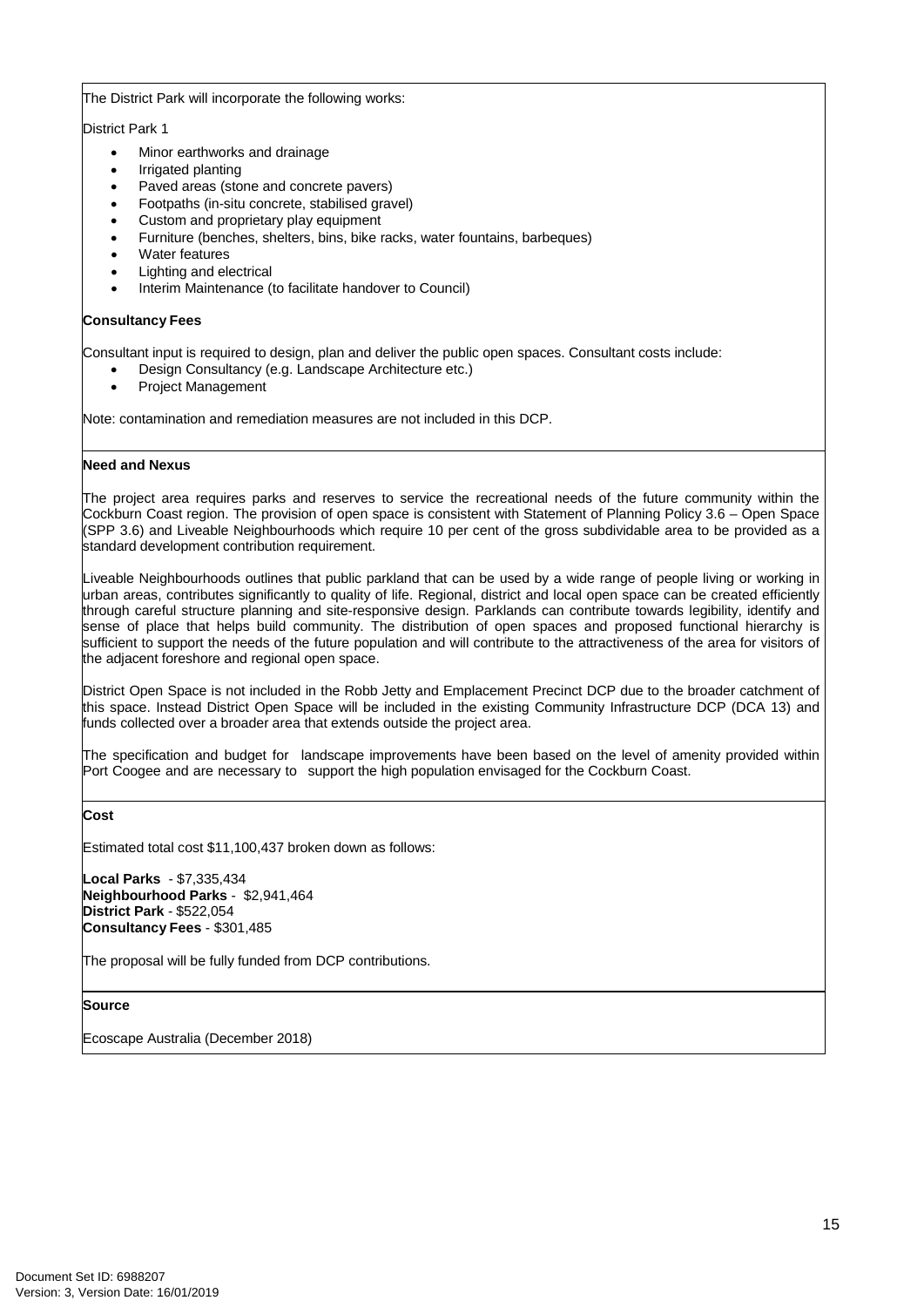#### <span id="page-14-0"></span>**Proposal**

Provision of a local community building in close proximity to the Robb Jetty Main Street to service the needs of the project area.

#### **Scope**

To construct a new Community Building adjacent to the public open space and commercial core of the Cockburn Coast. The building and outside areas will provide 2,000m<sup>2</sup> of community use over ground/upper floors on a 1,000m<sup>2</sup> site.

#### **Need and Nexus**

The Cockburn Coast District Structure Plan envisages that circa 10,000 future residents will reside in approximately 5,000 dwellings within the project area.

Liveable Neighbourhoods outlines that sites for community purposes such as community centres, meeting halls, branch libraries and kindergartens are increasingly important for community development. The document recommends that community purpose sites should generally be provided on the basis of one for each group of three neighbourhoods (1500-1800 dwellings) located wither adjoining public open space or in centres.

There is expected to be a significant increase in population and demand for community facilities in the locality. Further, other local community centres will not be able to support the Cockburn Coast population.

Based on Liveable Neighbourhood recommendations, the resultant community will therefore require the development of a Community Building to satisfy local community needs of the area. The building has been designed to accommodate the needs of a 10,000 person community. For comparative purposes, the size of the community building required would be double the size and capacity of the local community facility located in Port Coogee which has been designed to serve a smaller population.

Given that the local community building will also serve future residents of the Power Station Precinct, the cost of the facility will be apportioned to reflect the planned number of dwellings within each precinct.

The following identifies the number of dwellings envisaged by the District Structure Plan (Part 2) and subsequent apportionment of the community building cost between the two DCP areas.

| <b>LSP</b>           | <b>No Dwellings</b> | %       |
|----------------------|---------------------|---------|
| <b>Robb Jetty</b>    | 2,439               | 47.97%  |
| <b>Emplacement</b>   | 1,538               | 29.62%  |
| Total                | 3.977               | 76.58%  |
|                      |                     |         |
| <b>Power Station</b> | 1.216               | 23.42%  |
| Total                | $5.193*$            | 100.00% |

Source: 85% Scheme Approach of DCP \*Indicative total referred to in the Master Plan DSP2

#### **Cost**

Estimated total cost is \$13,221,000 broken down as follows:

| Construction                      | \$9,440,000 |
|-----------------------------------|-------------|
| Professional fees and contingency | \$3,230,000 |
| Land acquisition (1,000m2)        | \$ 551,000  |

## **Total \$13,221,000**

The proposal will be funded from two DCP schemes applicable to the Cockburn Coast:

- 76.584% from Robb Jetty and Emplacement Precincts (DCP14)
- 23.416% from Power Station Precinct (future DCP)

The DCP funding applicable to Robb Jetty and Emplacement Precincts is estimated to be \$10,125,170.64. the remaining \$3,095,829.36 will be funded from the Power Station Precinct DCP (timing to be determined)

#### **Source**

Ralph & Beattie Bosworth Pty Ltd cost estimate– October 2018 McGees land valuations - August 2018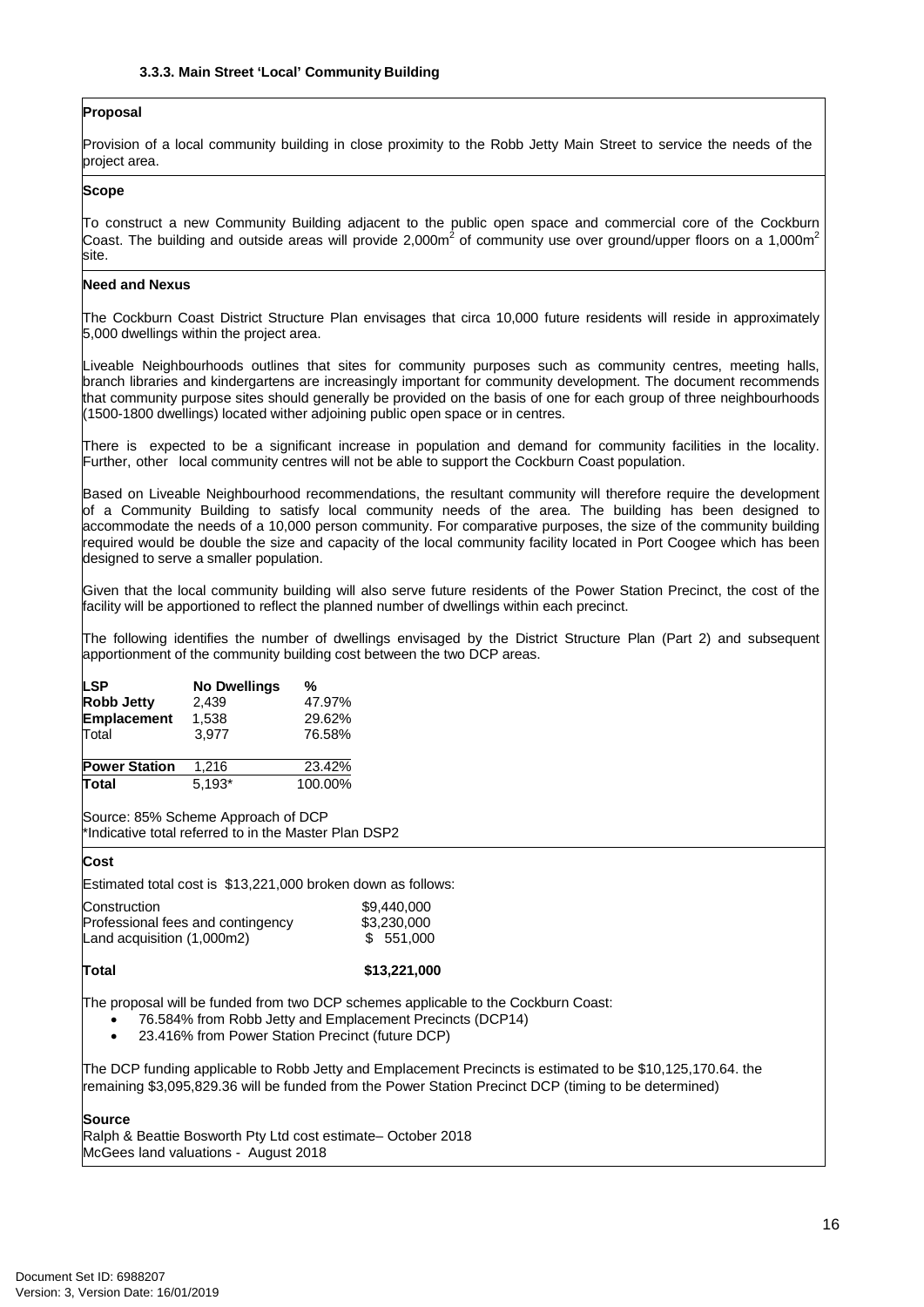# <span id="page-15-0"></span>**4. Development Contribution Methodology**

Given that all infrastructure items identified for inclusion in the DCP provide a benefit to all landowners in the project, one DCP will apply to both the Robb Jetty Precinct and Emplacement Precincts.

The following section of the report outlines the key principles and methodology for determining the development contributions applicable to the Robb Jetty Precinct and Emplacement Precinct.

#### <span id="page-15-1"></span>**4.1. Key Principles**

A key objective of the cost apportionment methodology is the need to provide certainty to each landowner on their cost contribution and ensure costs are shared in a transparent and equitable manner. It is also important to provide the custodian of the DCP appropriate certainty on the source of all funds required to deliver infrastructure and mitigate any potential for shortfalls in funding.

Having regard to the above and varying developer intentions, a significant constraint to development of the DCP is the inability to prepare a DCP that will guarantee contributions based on the actual/final development outcome.

Basing contributions on the actual development outcome is considered to be the most equitable outcome from a user pays point of view. In this instance contributions would be based on actual number of dwellings provided however underdevelopment may result in short falls in DCP funds or higher DCP costs for later subdividers. Further, whilst it is clear that this approach seeks to match cost contributions with the actual development of each site, there are inherent issues with preparing a long term DCP that factors the unknown and still maintains transparency and equitable outcomes for those developing first or last.

Accordingly, cost contributions within the Cockburn Coast will be commensurate with the development potential of each site within the Cockburn Coast. To achieve an equitable outcome, the development potential of each site will be determined in an equal and consistent manner. This approach is consistent with the overarching principle 'beneficiary pays' of the WAPC's SPP 3.6.

#### <span id="page-15-2"></span>**4.2. Contribution Base**

Developer contributions will be required from net developable land area only. Contributions will not be required from land identified by the local structure plans for reserve, local roads, public open space, land solely required for drainage and land required for DCP infrastructure.

The Robb Jetty Precinct and Emplacement Precinct Local Structure Plans propose a range of potential land uses with varying potential for development intensification. Residential development density allocations for example, range from R40 to R160. Mixed use development is also proposed within built form of similar height and bulk ranges however the precise mix of residential and commercial uses will vary from site to site depending on individual developer intentions and market considerations.

The DCP must therefore contemplate and seek cost recovery from all land uses and account for the varying development potential of landholdings in each land use and density classification. To ensure an equitable outcome for landowners, cost contributions towards infrastructure will be apportioned in a manner that is commensurate with the development potential of each landholding e.g. higher density land will pay a higher contribution than lower density land.

#### <span id="page-15-3"></span>**4.2.1. Non-Residential Uses**

Mixed use development comprising commercial and residential floor space will not be differentiated from residential use due to the difficulty in determining varying landowner motivations and the final mix of uses. It is also difficult to determine the precise utilisation of infrastructure and amenities generated by future commercial/mixed uses (employees and visitors). It is however considered that mixed use sites will benefit from road infrastructure in a relatively equivalent manner to residential use however potentially to a lesser degree public open space enhancement.

Given the regional focus of the project, commercial use will contribute to the attractiveness of the area to visitors and result in increased use of the public open space. Similarly, the regional attractiveness of the area and increased number of visitors will reinforce the viability and exposure of commercial activities and thus provide benefit to operators and business owners. On this basis cost contributions will be collected from proposed mixed use sites on an equivalent floor space basis to residential use. This approach also acknowledges the current market reality that developers are likely to favour predominantly residential use over commercial use for mixed use sites.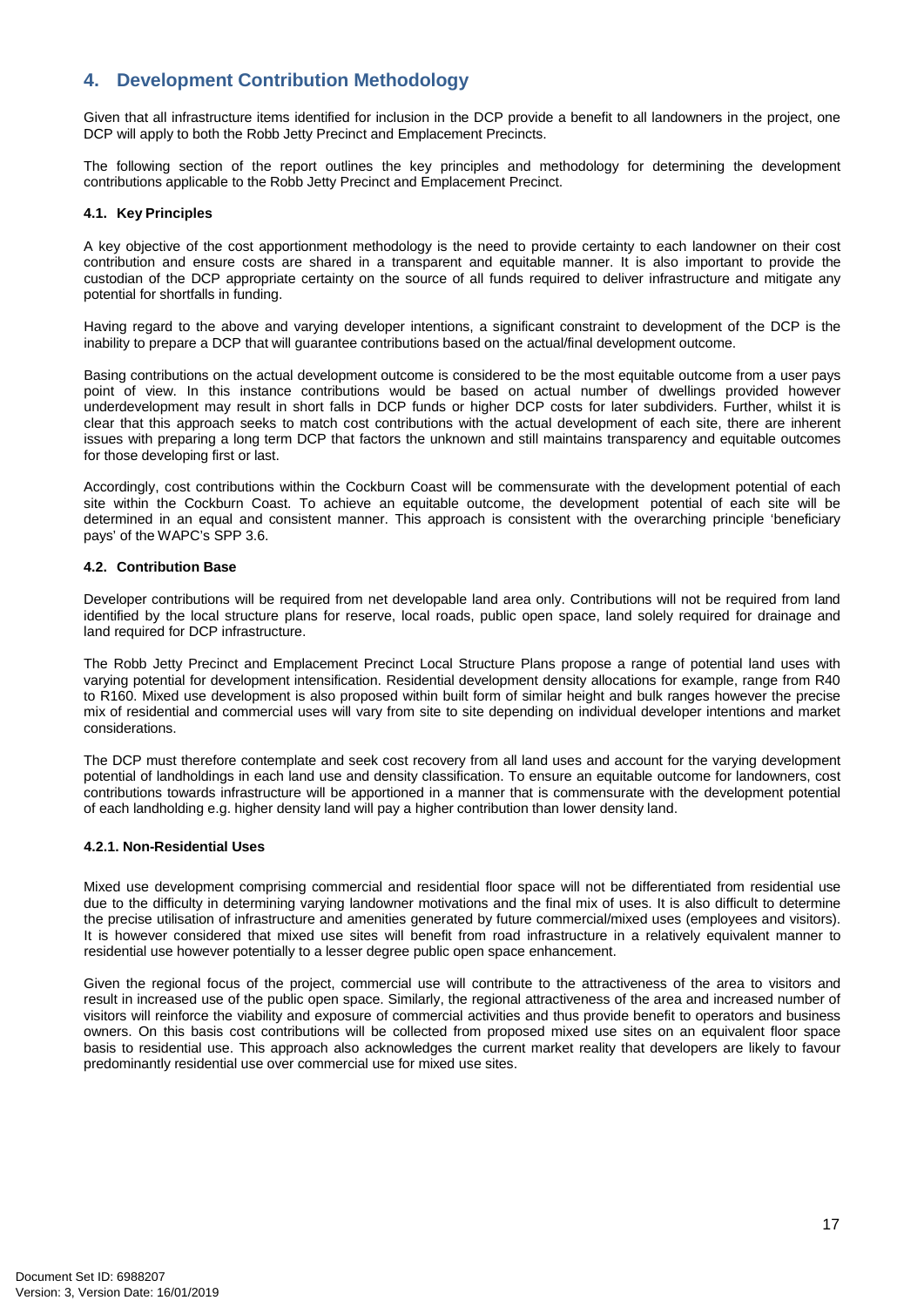Given that it is difficult to establish a clear need and nexus between sole commercial use sites (e.g. the mixed business zone) and public open space enhancements, the requirement for developer contributions from the Mixed Business Zone cannot be justified. The Mixed Business zone will however contribute to the cost of the upgrade of Cockburn Road (between Rollinson Road and McTaggart Cove), other key roads identified for inclusion in the DCP, service infrastructure upgrades and general administration costs.

The apportionment of costs within the Mixed Business Zone will be determined by the proportion of net developable area of Mixed Business Zone (5.65%) to the total. This is demonstrated in Table 1 below. The remaining 94.35% of net developable area within the Robb Jetty and Emplacement Precincts will be collected from all other Zones in accordance with the apportionment methodology identified in Section 4.5.

| Zone / R- Code         | Net Developable area | <b>Proportion of Net</b><br>Developable area | <b>Proportion of DCP Road</b><br>costs |
|------------------------|----------------------|----------------------------------------------|----------------------------------------|
| <b>Mixed Business</b>  |                      |                                              |                                        |
| Lot 4 Darkan Way       | 6,126                | 1.48%                                        |                                        |
| Lot 303 Darkan Way     | 6,205                | 1.50%                                        | 5.65%                                  |
| Lot 8 Garston Way      | 10,972               | 2.66%                                        |                                        |
| Total                  | 23,303               |                                              |                                        |
| <b>District Centre</b> |                      |                                              |                                        |
| <b>Mixed Use</b>       |                      |                                              |                                        |
| R40                    |                      |                                              |                                        |
| <b>R80</b>             | 389,386              | 94.35%                                       | 94.35%                                 |
| R <sub>100</sub>       |                      |                                              |                                        |
| R <sub>160</sub>       |                      |                                              |                                        |
| Total                  | 412.689              | 100%                                         | 100%                                   |

Table 1: Apportionment of Cockburn Road Costs

#### <span id="page-16-0"></span>**4.3. Calculating Development Potential**

A significant constraint to development of the DCP is the inability to guarantee the 'actual' development outcome having regard to individual developer intentions and market demand. Notwithstanding this, there remains the need to provide certainty to each landowner on their cost contribution and ensure costs are shared in a transparent and equitable manner. Further, it is also important to provide the custodian of the DCP appropriate certainty on the source of all funds required to deliver infrastructure and mitigate any potential for shortfalls in funding.

Accordingly, cost contributions will be aligned to the development potential of individual sites to reflect a beneficiary pays approach to cost apportionment. The development potential of each landholding in the project area will have regard to the Zoning and R-Code prescribed by the relevant local structure plan. To ensure equity and transparency, it is important that the development potential of each land holding is determined in a consistent manner.

Development potential can be expressed by either developable floor space or the number of potential dwellings permissible under the applicable Zoning or R-Code. By applying a consistent approach to assessing development potential, it is possible to determine a contribution rate for each 'potential dwelling'. This will achieve an equitable outcome where landowners in the DCP area will pay the same cost contribution per dwelling.

#### **4.3.1. City of Cockburn Town Planning Scheme No. 3 Approach**

The Cockburn Coast development provisions under 'Development Area 33' of Town Planning Scheme No. 3 require all subdivision and development to achieve at least 85% of the potential number of dwellings achievable under the R-Code designated for the application area on the adopted Local Structure Plan.

In calculating the potential number of dwellings under this provision, the Scheme states that the following average lot sizes will apply unless specified by the adopted Local Structure Plan:

| R30 = 1 dwelling per 300 $m2$ of site area            |
|-------------------------------------------------------|
| $R40 = 1$ dwelling per 220m <sup>2</sup> of site area |
| $R60 = 1$ dwelling per 180m <sup>2</sup> of site area |
| R80 = 1 dwelling per 125 $m2$ of site area            |
| R100 = 1 dwelling per 100 $m2$ of site area           |
| R160 = 1 dwelling per 62.5 $m2$ of site area          |

The above methodology is referred to as the 'Scheme Approach' and will be applied to the DCP for the purposes of assessing development potential of each site.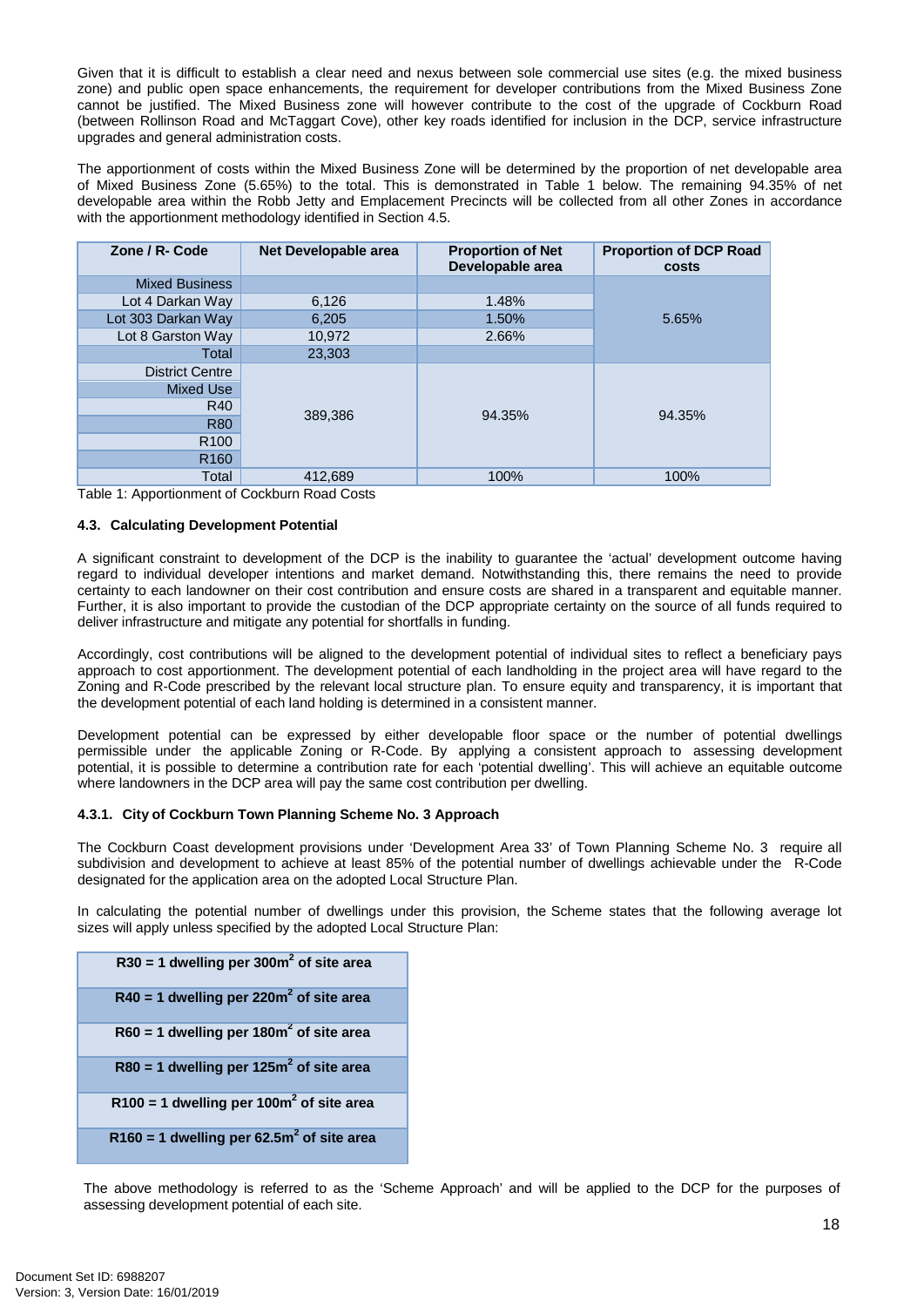#### **Assessment of Alternative Options**

To determine the preferred approach to cost apportionment, three methods to calculate development potential (no. of dwellings) were identified for the Robb Jetty and Emplacement Precincts (for the purposes of apportioning costs for the DCP). The three methods and subsequent yields are identified in the following table:

| No.            |                                          | Method & Potential No. of dwellings                                      | Robb Jetty | Emplacement | Total |
|----------------|------------------------------------------|--------------------------------------------------------------------------|------------|-------------|-------|
|                | Maximum<br>Development<br>outcome        | R- Code approach<br>(land area X plot ratio x 0.85) /<br>$95m2$ dwelling | 3,060      | 2,016       | 5,076 |
| $\overline{2}$ | Likelv<br>development<br>outcome         | Scheme approach @ 100%                                                   | 2.532      | 1.670       | 4.429 |
| 3              | <b>Minimum</b><br>Development<br>outcome | Scheme approach @ 85%                                                    | 2,321      | 1,531       | 3,851 |

Table 2: Development Potential Assessment Methods considered

The follow provides commentary on the appropriateness of each approach to calculating development potential:

#### Maximum development outcome

This method involves an overly optimistic estimate on the number of dwelling achievable. Owners that develop under this estimate would perceive that a contribution based on a higher number of dwellings to be excessive.

#### Likely development outcome

This approach involves preparation of detailed yield analysis of each site with allowance for building efficiencies (deductions) to derive the likely gross floor area and application of an average apartment size (95m<sup>2</sup>) to estimate the likely yield. Whist this approach represents the most accurate estimate of likely development potential, it is still difficult to guarantee the final outcome having regard to specific site constraints and developer intentions.

#### Minimum development outcome

Currently TPS No. 3 requires 85% of a sites development potential to be achieved having regard to general site area requirements stipulated by the R-Codes. By applying this approach there is no question on the minimum number of dwellings that will be achieved. Further by adopting this approach there is no perceived penalty for developing more.

Table 3 below illustrates how the number of dwellings calculated can impact the contribution rate per dwelling e.g. a 'maximum development outcome' assessment results in a lower contribution rate per dwelling. Notwithstanding this, across each option it should be noted that regardless of the approach on yield estimates, the resultant rate per square metre of land will not change for each Zoning / R-Code given that the final rate will always be determined by the same proportion of the overall infrastructure cost. NOTE: the figures indicated in the table below are as advertised when DCP14 was initially considered (they are not reflective of current rates).

|                                          | <b>Method &amp; Resultant Contribution Rate</b>                                   | <b>Potential</b><br><b>Dwellings</b> | <b>Contribution per</b><br>dwelling based on<br>total DCP cost of<br>R54,466,588 | <b>Average Rate</b><br>per m <sup>2</sup> of land<br>across<br>all Zones / R-<br><b>Codes (varies)</b> |
|------------------------------------------|-----------------------------------------------------------------------------------|--------------------------------------|----------------------------------------------------------------------------------|--------------------------------------------------------------------------------------------------------|
| <b>Maximum</b><br>development<br>outcome | R-Code approach (land area *<br>plot ratio $*$ 0.85 build) / 95 $m2$<br>dwelling) | 5.076                                | \$10,730                                                                         | \$139                                                                                                  |
| Likely<br>development<br>outcome         | Scheme Approach @ 100%                                                            | 4.429                                | \$12,298                                                                         | \$139                                                                                                  |
| <b>Minimum</b><br>development<br>outcome | Scheme Approach @ 85%                                                             | 3.851                                | \$14,143                                                                         | \$139                                                                                                  |

Table 3: Example of Development Potential Assessment Methods and Impact on Rate per m<sup>2</sup>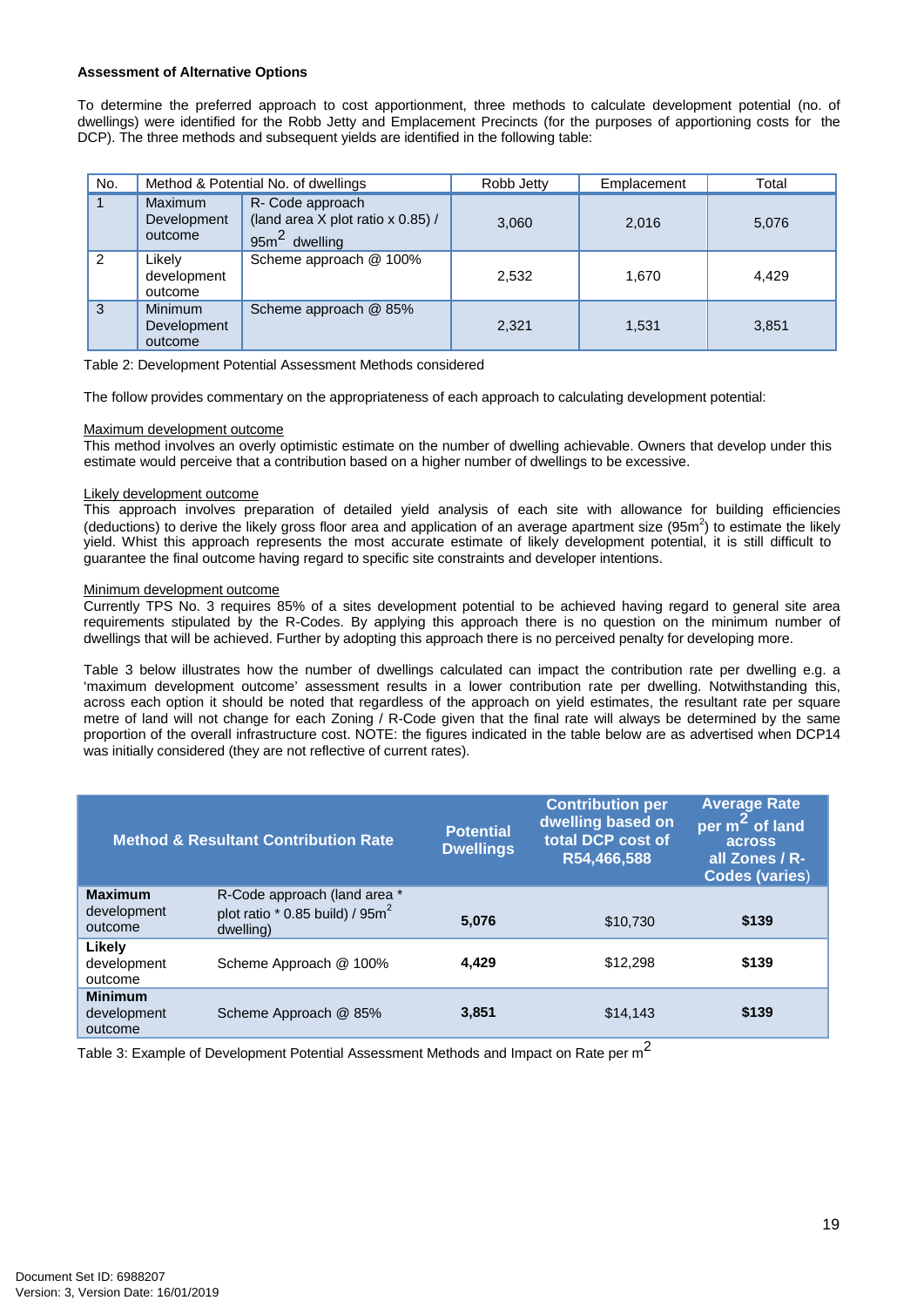#### <span id="page-18-0"></span>**4.4. Preferred Scheme Approach**

The DCP adopts the Scheme Approach @ 85% as it is consistent with current City of Cockburn practice and the overall vision for the project in that it encourages developers to provide high densities without penalty. Given the understatement of potential dwellings applying this approach, a known constraint to this approach is the perception that the contribution rate (per dwelling) will appear excessive.

To determine the number of potential dwellings (or equivalent floor space) for each Zone or R-Code under the Scheme Approach, the following table identifies the methodology for calculating development potential (for the purposes of the DCP).

| Zone / R-Code                                | No. of dwellings permitted per $m2$ of<br>land area    | *Minimum Development<br>Requirements under Table 10 of TPS<br><b>No. 3</b> |
|----------------------------------------------|--------------------------------------------------------|----------------------------------------------------------------------------|
| <b>District Centre (R160)</b><br>equivalent) | 1x equivalent dwelling per $62.52$ site area           |                                                                            |
| Mixed Use (R100 equivalent)                  | 1x equivalent dwelling per 100m <sup>2</sup> site area | *Contributions will be based on the                                        |
| <b>R40</b>                                   | 1x equivalent dwelling per 220m <sup>2</sup> site area | minimum No. of Potential Dwellings                                         |
| <b>R80</b>                                   | 1x equivalent dwelling per 125m <sup>2</sup> site area | (85%) as determined by Table 10 of<br>TPS No.3                             |
| R <sub>100</sub>                             | 1x equivalent dwelling per 100m <sup>2</sup> site area |                                                                            |
| R <sub>160</sub>                             | 1x equivalent dwelling per 62.5 $m2$ site area         |                                                                            |

Table 4: Calculation Method for determining No. of Dwellings per m<sup>2</sup> of Net Land Area estimated for each Zone/R-Code under Schedule 11 of TPS No. 3

Table 5 below summarises the amount of Net Developable Area (NDA) within each Zone/R-Code and the 'minimum 85%' number of potential dwellings estimated for each Zone/R-Code under the preferred approach.

| Zone / R-Code                                           | <b>Net</b><br><b>Developable</b><br>Area | Density per m <sup>2</sup><br>of land area | No. Equivalent<br><b>Dwellings</b><br>$(@100\%)$ | No. Equivalent<br><b>Dwellings</b><br>(@85%) | <b>Proportion of</b><br>Total<br><b>Dwellings</b> |
|---------------------------------------------------------|------------------------------------------|--------------------------------------------|--------------------------------------------------|----------------------------------------------|---------------------------------------------------|
| <b>District Centre</b><br>(R <sub>160</sub> equivalent) | 59.079                                   | 62.5m <sup>2</sup> site area               | 945                                              | 803                                          | 20.86%                                            |
| <b>Mixed Use</b><br>(R100 equivalent)                   | 70.692                                   | 100m <sup>2</sup> site area                | 707                                              | 601                                          | 15.60%                                            |
| <b>R40</b>                                              | 29,057                                   | 220m <sup>2</sup> site area                | 132                                              | 112                                          | 2.92%                                             |
| <b>R80</b>                                              | 32,243                                   | 125m <sup>2</sup> site area                | 258                                              | 219                                          | 5.69%                                             |
| <b>R100</b>                                             | 114.075                                  | 100m <sup>2</sup> site area                | 1141                                             | 970                                          | 25.18%                                            |
| <b>R160</b>                                             | 84.240                                   | $62.5m2$ site area                         | 1348                                             | 1146                                         | 29.75%                                            |
| Total                                                   | 389,386                                  |                                            | 4,531                                            | 3,851                                        | 100%                                              |

Table 5: Proportion of dwellings within each zone/R-Code under the Scheme Approach

The percentage of total dwellings within each Zone/R-Code (identified in Table 5) will determine the proportion of overall infrastructure cost for each Zone/R-Code.

Table 6 on the following page summarises the costs per Zone/ R-Code. To differentiate sites (for the purposes of apportioning costs for the DCP) it is possible to determine a contribution rate for each square metre of land within each Zoning and R-Code allocation.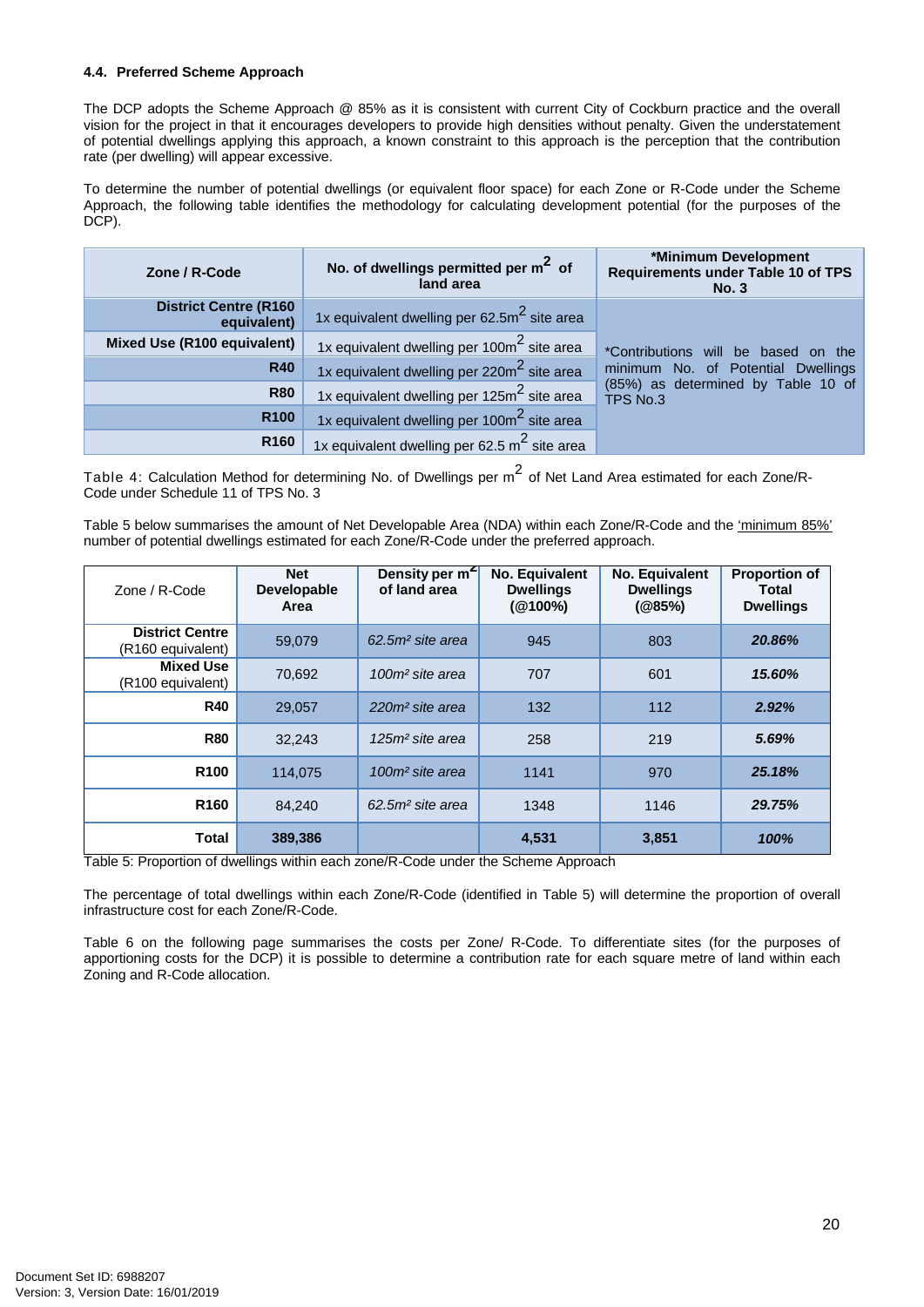The varying rate per  $m^2$  demonstrates that cost contributions are commensurate with the development potential of the land whereby sites with a higher development potential will be required to pay a higher cost contribution per  $m^2$  than land with lower development potential. NOTE: the figures indicated in the table below are as advertised when DCP14 was initially considered (they are not reflective of current rates).

Importantly, the contribution rate (per equivalent dwelling) is the same across all Zones/R-Codes therefore demonstrating that all landowners are being treated equally and that equity is being achieved.

| Zone / R-Code                                 | <b>Net</b><br>Developable<br>Area | No.<br>Equivalent<br><b>Dwellings</b><br>(Q85%) | Percentage<br>of Total<br><b>Dwellings</b> | Proportion of<br>$$54.46m*$<br>Infrastructure<br>Cost | Rate (2013*)<br>per m <sup>2</sup> of Land<br>$($* / Area)$ | Rate (2013*)<br>Per<br>Equivalent<br><b>Dwelling</b> |
|-----------------------------------------------|-----------------------------------|-------------------------------------------------|--------------------------------------------|-------------------------------------------------------|-------------------------------------------------------------|------------------------------------------------------|
| <b>District Centre</b><br>$(R160$ equivalent) | 59,079                            | 803                                             | 20.86%                                     | \$11,363,415                                          | \$192                                                       | \$14,143                                             |
| <b>Mixed Use</b><br>$(R100$ equivalent)       | 70,692                            | 601                                             | 15.60%                                     | \$8,498,181                                           | \$120                                                       | \$14,143                                             |
| <b>R40</b>                                    | 29,057                            | 112                                             | 2.92%                                      | \$1,587,756                                           | \$55                                                        | \$14,143                                             |
| <b>R80</b>                                    | 32,243                            | 219                                             | 5.69%                                      | \$3,100,853                                           | \$96                                                        | \$14,143                                             |
| R <sub>100</sub>                              | 114,075                           | 970                                             | 25.18%                                     | \$13,713,434                                          | \$120                                                       | \$14,143                                             |
| R <sub>160</sub>                              | 84,240                            | 1146                                            | 29.75%                                     | \$16,202,949                                          | \$192                                                       | \$14,143                                             |
| <b>Total</b>                                  | 389,386                           | 3,851                                           | 100%                                       | 54,466,588                                            |                                                             |                                                      |

Table 6: Proportion of Costs per Zone/R-Code (\* \$AUD based on 2013/14 Cost Estimates)

Based on the above, this approach provides a transparent method for determining the development potential and subsequent 'infrastructure demand' generated by individual land holdings for both residential and commercial uses on an equivalent basis.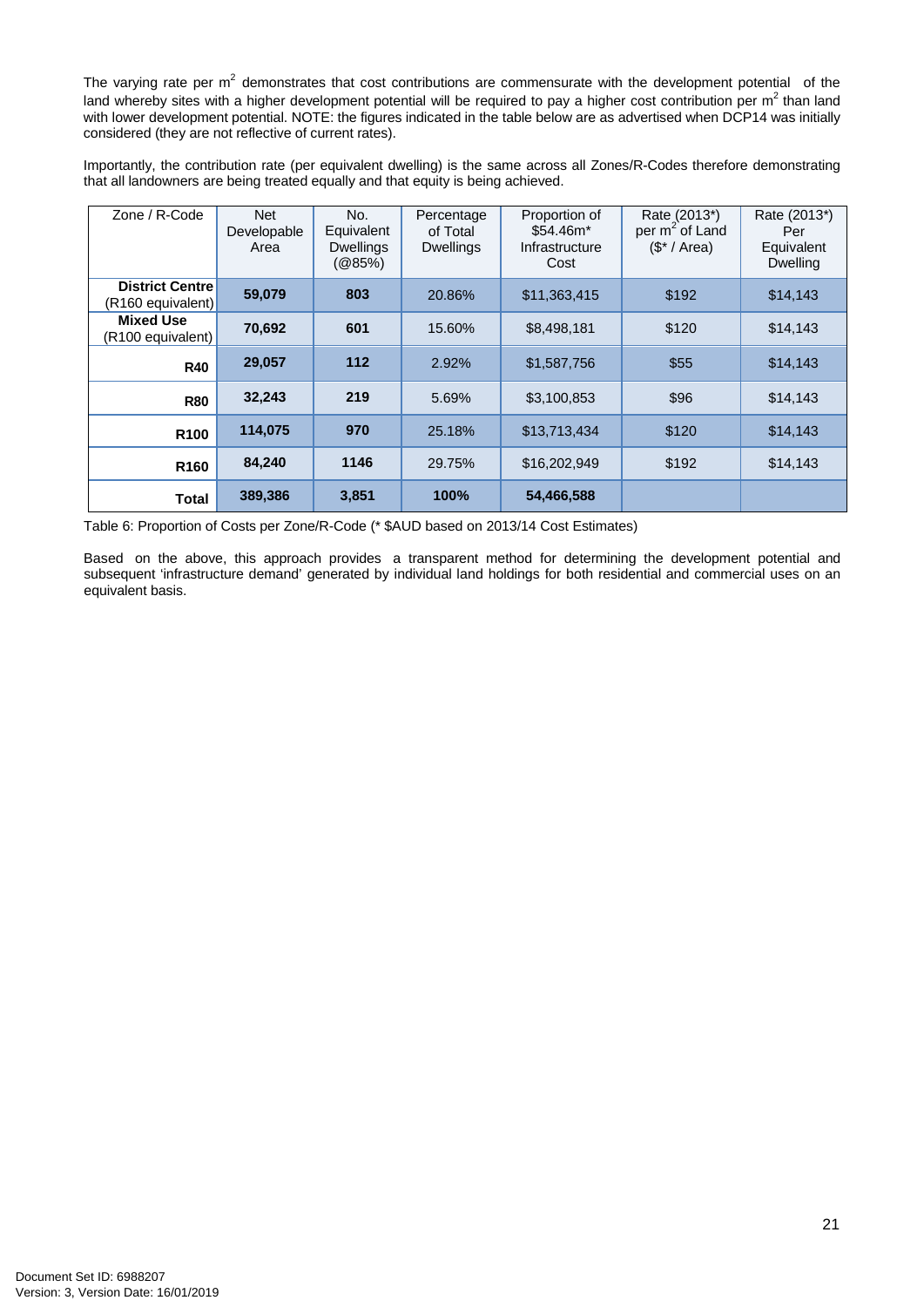# <span id="page-20-0"></span>**5. Statement of Compliance with Statement of Planning Policy 3.6**

#### <span id="page-20-1"></span>**5.1. Compliance with SPP 3.6**

The City of Cockburn's Town Planning Scheme No. 3 sets out the guiding principles for development contribution plans as follows:

#### Need and the nexus

The need of each item of infrastructure included in the DCP and the connection between the development and the demand created by new development within the City is clearly set out in the individual Infrastructure Item sheets set out in Section 3 of this report.

#### **Transparency**

The DCP ensures transparency by determining the contribution for each property within the DCA at the outset. Further the way development potential is calculated and the method for applying the contribution is simple to understand and administer.

Calculation of an owner's contribution will be based on the minimum potential number of equivalent dwellings that can be created under the applicable Zoning or R Coding. The contribution rate is calculated per local structure plan zoning classification and is based on the proportion of 'minimum potential' dwellings to the total' minimum potential' dwellings. The development potential calculation method is applied consistently and equally across all landholdings.

The contribution rate for each site is pre-determined by the cost apportionment schedule located in Attachment 6. The approach is simple to understand particularly for landowners who wish to determine their obligations. It is also easily assessed and administered by the Council's officers.

To provide further transparency, cost contributions collected by the City of Cockburn will be expended on improvements in the proximity of sites making cost contributions (for example local public open space enhancement costs). Where appropriate, landowners will have the potential to undertake works in kind (subject to City of Cockburn approval).

#### Equity

The development contribution is to be calculated on the basis of the minimum number of dwellings that can be created through subdivision/development thus ensuring each of the owners contribution is assessed on a clear and consistent basis and thus reflective of the relative need generated by a particular development. By determining contributions upfront it is less likely that later subdividers will be confronted with excessively high contributions.

#### **Certainty**

This DCP and associated Cost Apportionment Schedule sets out the items to which subdivision/development in the project area is making a contribution to. Further, the cost apportionment schedule indicates the final contribution payable for each property after all offsets (e.g. land for public open space or road widening) have been taken into account.

To provide certainty on the cost of the infrastructure items, the DCP provides that the cost of each infrastructure item is to be reviewed at least annually to reflect changes in funding and revenue sources and indexed based on the Building Cost Index or other appropriate index as approved by an appropriately qualified independent person.

#### **Efficiency**

Development contribution should be justified on a whole of life capital cost basis consistent with maintaining financial discipline on service providers by precluding over recovery of costs.

#### **Consistency**

The cost apportionment methodology will be uniformly applied across the whole DCP area. The contribution will be levied on development/subdivision or the change of use (from non-conforming use to a use specified in the local structure plan) in accordance with the Scheme that whatever form of development is contemplated, the owner/developer will make an appropriate contribution.

#### Right of consultation and arbitration

The DCP provisions were advertised through Amendment No 94 which introduced DCP14 to the Scheme thus satisfying the requirement to consult with landowners and developers on the manner in which the development contributions are determined.

The Scheme provides that an owner may request that any estimate contained in a DCP be independently certified by an appropriately qualified person.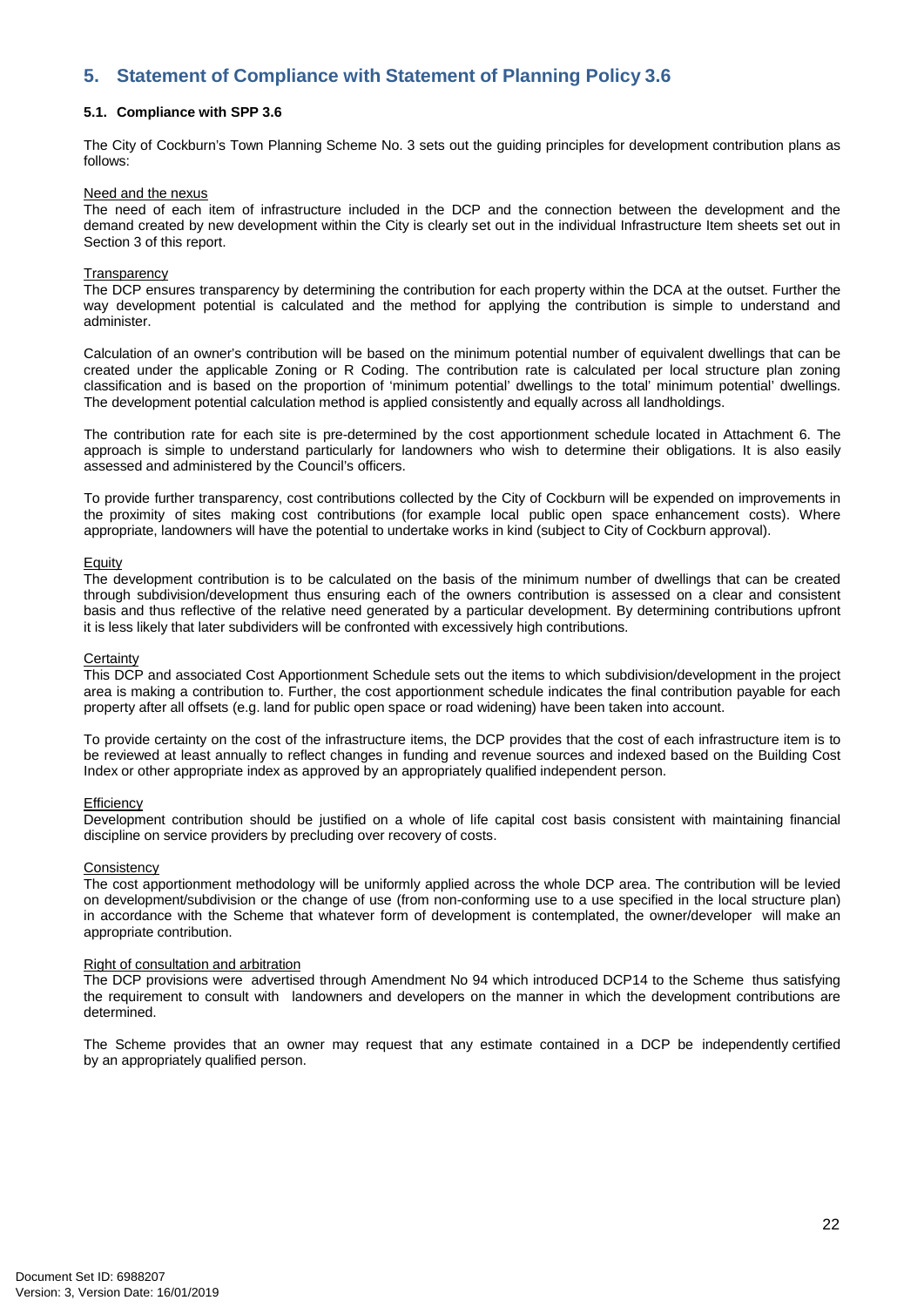The Scheme provides that any dispute between an owner and the local government in respect to a cost contribution is to be resolved by arbitration.

#### Accountable

The costs for each infrastructure item are to be reviewed annually and the DCP updated accordingly. The updated DCP will be available on the City's website and owners can request the review of any cost in accordance with the Scheme and have a dispute in respect to the required contribution determined through arbitration in accordance with the Scheme.

A Statement of Accounts showing all revenue and expenditure for the DCP is to be prepared for each financial year and audited by the City's auditors. The audited statements will be available on the City's website.

#### <span id="page-21-0"></span>**5.2. Compliance with Clause 5.5 OF SPP 3.6**

The matters of need and nexus are dealt with above and in detail in the Infrastructure Item sheets contained in Section 3. Other matters are addressed below.

#### Catchment Areas

Given that all infrastructure items identified for inclusion in the DCP have a benefit to all landowners in the project; one DCP will apply to both the Robb Jetty and Emplacement Precincts (DCP14).

#### Cost of the infrastructure item

The source of the cost is noted on each of the detailed sheets for each infrastructure item contained within the Section 3 of this report. All cost estimates have been based on preliminary concept plans and will need to be reviewed when detailed briefs and plans have been prepared. In some cases, the costs have been benchmarked on similar projects e.g. landscape costs are similar to South Beach and Port Coogee cost estimates.

As provided for in the DCP, the cost of the infrastructure item will be reviewed at least annually. If during the year more detailed costing is undertaken then these updated costs would be adopted in preference to broad based estimates. In all other instances the cost estimates will be adjusted to reflect changes in funding and revenue sources that may have been secured and the cost indexed based on the Building Cost Index or other appropriate index as approved by an appropriately qualified independent person.

#### A Capital Expenditure Plan to be prepared

An overarching framework is provided in the Strategic Community Plan. This feeds into the City's Corporate Business Plan and Annual Business Plan where indicative infrastructure timing and general sources of funds are identified.

As most of the infrastructure items are to be provided within the next 10 years, the above satisfies the requirement for a Capital Infrastructure Plan.

The capital expenditure plan will be reviewed at least annually or when the City of Cockburn considers the plan requires review.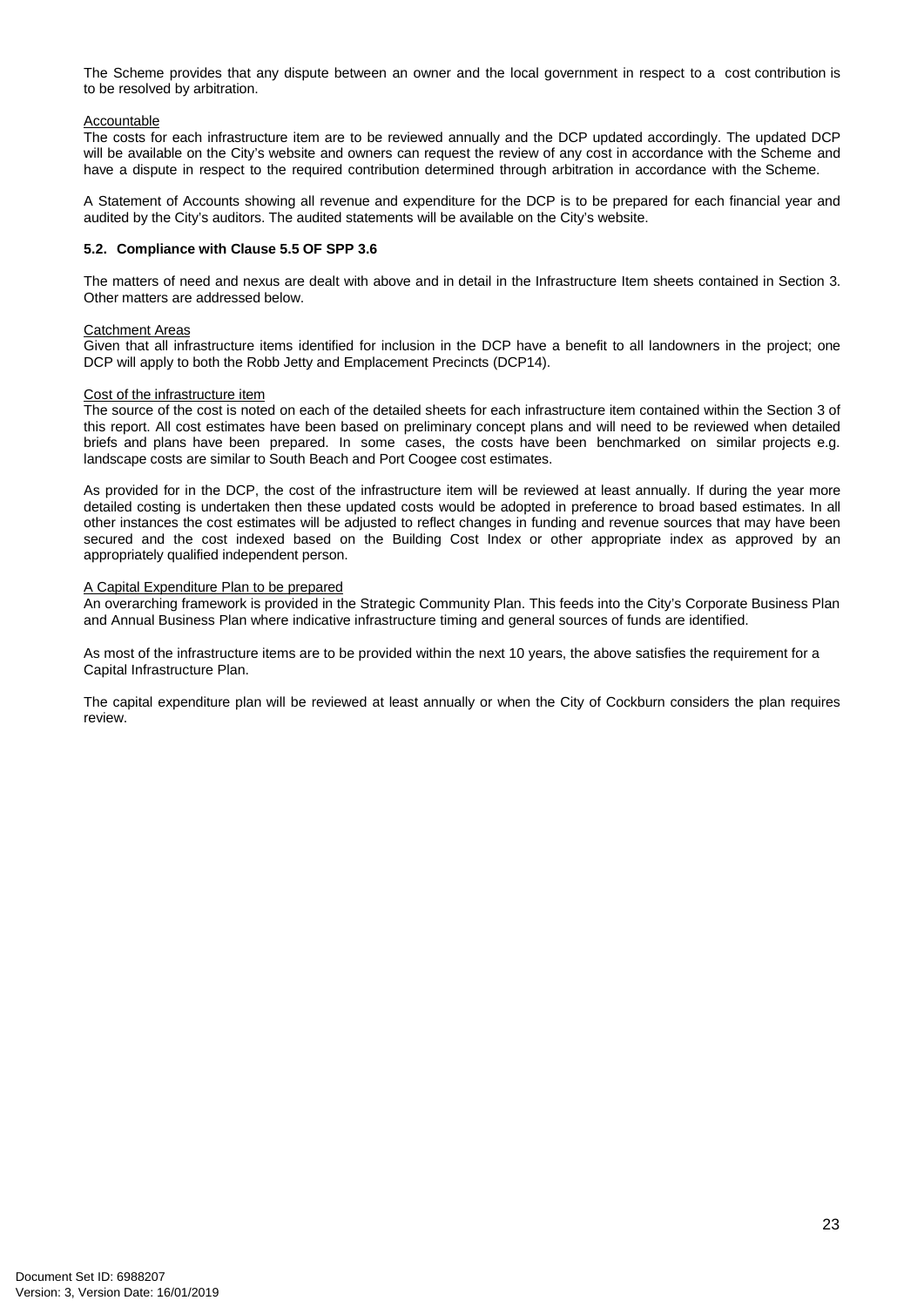# <span id="page-22-0"></span>**6. Infrastructure Drivers & Capital Expenditure Plan**

#### <span id="page-22-1"></span>**6.1. Infrastructure Drivers**

Given the fragmented nature of the Cockburn Coast Project area it is difficult to estimate the location and rate of development within the Robb Jetty Precinct and Emplacement Precincts. Notwithstanding the above, the following table identifies the anticipated timing of development (as considered when DCP14 was initially contemplated):

| Infrastructure item                | Anticipated<br><b>Timing</b> | <b>Drivers</b>                               |
|------------------------------------|------------------------------|----------------------------------------------|
| Cockburn Road                      | 0-10 Years                   |                                              |
| <b>BRT</b> Spine                   | 0-20 Years                   |                                              |
| Main Street                        | 0-10 Years                   |                                              |
| Rollinson Road Pedestrian Crossing | 0-10 Years                   | Determined by orderly<br>development of land |
| Land for Public Open Space         | 0-20 Years                   |                                              |
| Public Open Space enhancements*    | 0-20 Years                   |                                              |
| Local Community Building           | 0-20 Years                   |                                              |

Table 7: Anticipated Staging for DCP Infrastructure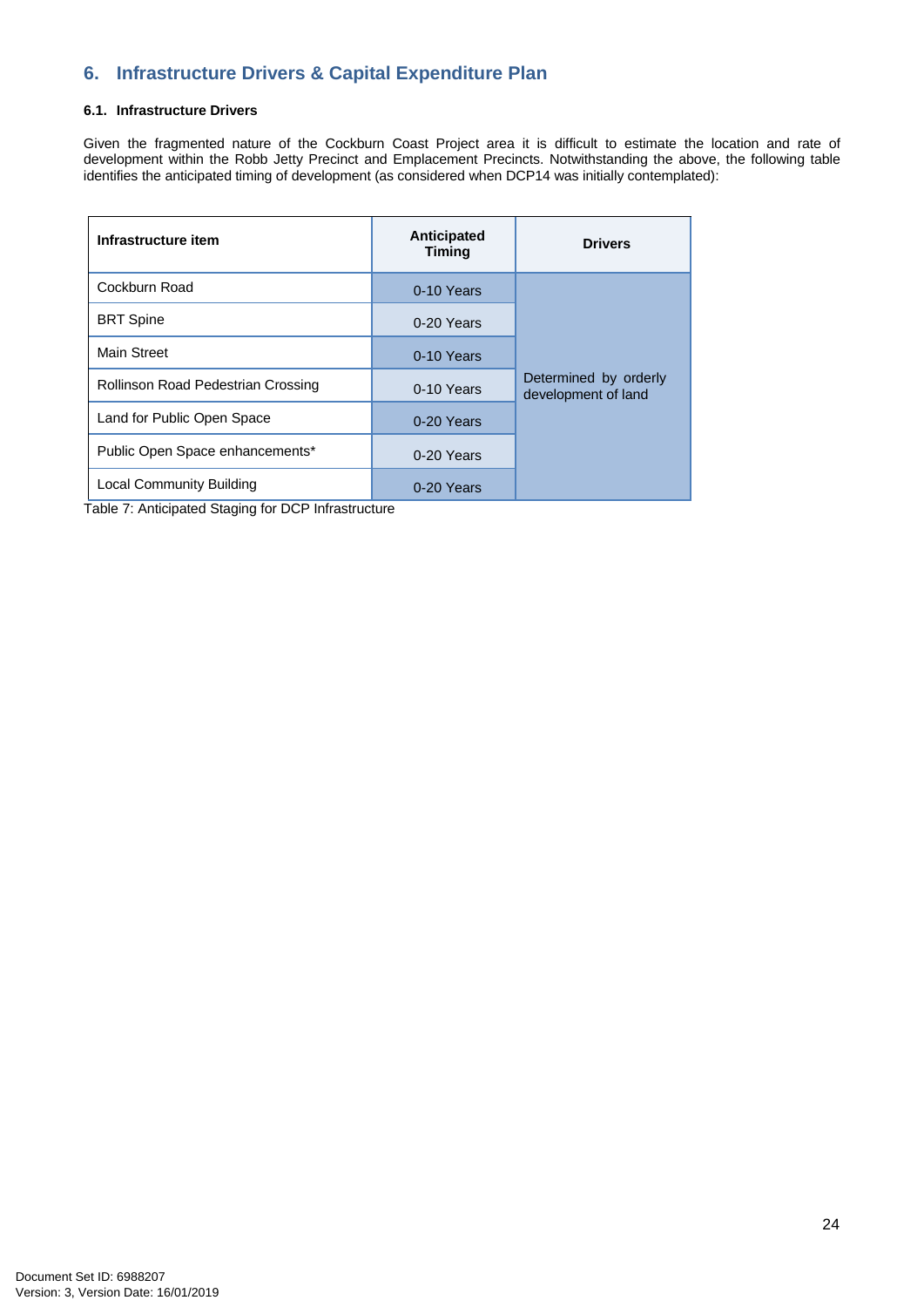# <span id="page-23-0"></span>**7. Operational Matters**

#### <span id="page-23-1"></span>**7.1. Cost Estimates**

The determination of infrastructure costs and administration costs should be in accordance with the City of Cockburn TPS No. 3.

#### <span id="page-23-2"></span>**7.2. Land Valuation**

Land valuation should be in accordance with the City of Cockburn TPS No. 3.

#### <span id="page-23-3"></span>**7.3. Payment of Cost Contributions**

Owners must make a cost contribution in accordance with the City of Cockburn TPS No. 3, which details the timing and form of payment of cost contributions.

Notwithstanding DCP14, applications for continuance or extension of existing non-conforming uses will be exempt from development contributions towards this DCP.

#### <span id="page-23-4"></span>**7.4. Works in Kind**

Owners may undertake 'work in kind' by way of the provision of land (associated with a DCP item) or physical infrastructure in lieu of a cash contribution in accordance with the City of Cockburn TPS No. 3.

Works in kind will only be accepted on the proviso that the City expressly agrees to this payment method prior to the works occurring and the scope and detail of the works actually relate to the DCP items.

#### <span id="page-23-5"></span>**7.5. Arbitration**

Any dispute between an owner and the City of Cockburn regarding a cost contribution (or valuation) should be in accordance with the process outlined in the City of Cockburn TPS No. 3.

#### <span id="page-23-6"></span>**7.6. Administration of Credits**

Owners that are in credit after completing 'works in kind' will be refunded by the DCP in the order the credits were received and as funds become available.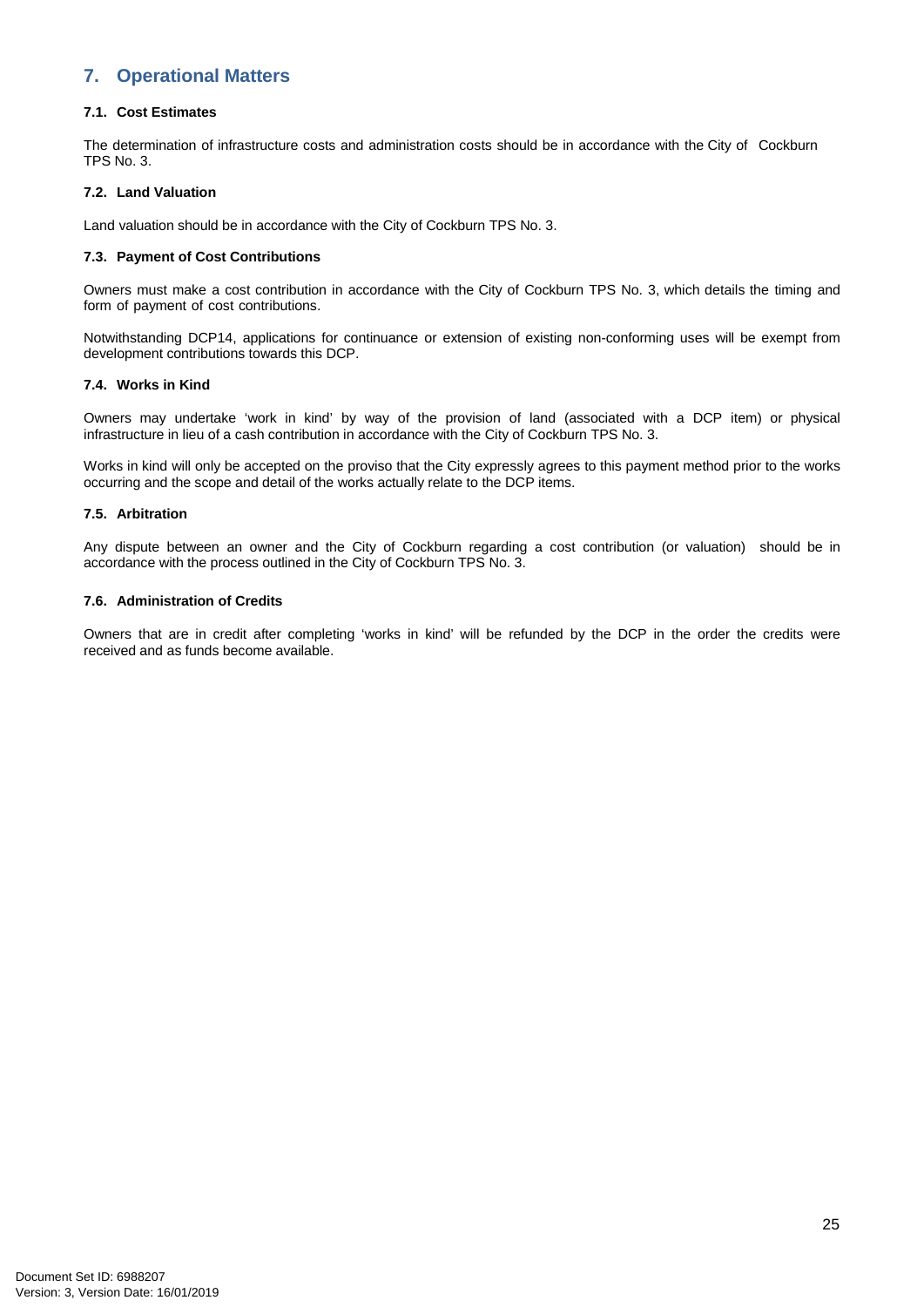# <span id="page-24-0"></span>**8. Examples of Calculation**

#### <span id="page-24-1"></span>**8.1. EXAMPLE: Lot 2108 Bennett Avenue**

|                                                             |                      | Characteristics: Development of site identified by the LSP with Public Open Space and Residential R100 Density                                                                                                                                                                                                                                                              |
|-------------------------------------------------------------|----------------------|-----------------------------------------------------------------------------------------------------------------------------------------------------------------------------------------------------------------------------------------------------------------------------------------------------------------------------------------------------------------------------|
| Developable Area                                            |                      | <b>TEMPHER</b><br><b>IN BUSH</b><br>R <sub>100</sub><br>R100<br>126                                                                                                                                                                                                                                                                                                         |
| <b>Gross Area</b>                                           | 42,863m <sup>2</sup> | $\frac{26m^2}{R160}$<br>7139m2<br>1180m <sup>2</sup><br>2173m <sup>2</sup><br>236m2<br><b>R80</b>                                                                                                                                                                                                                                                                           |
| <b>POS Provided*</b>                                        | 4,168m <sup>2</sup>  |                                                                                                                                                                                                                                                                                                                                                                             |
| <b>Civic Use</b>                                            | $16,177m^2$          | 7597m <sup>2</sup>                                                                                                                                                                                                                                                                                                                                                          |
| <b>Local Roads</b>                                          | $6,658m^2$           | 17151m2<br>R <sub>100</sub><br>11189m <sup>2</sup><br><b>R80</b><br>R45009                                                                                                                                                                                                                                                                                                  |
| <b>Net Area</b>                                             | $15,861m^2$          | 1400m2<br>186<br>290 <sup>m²</sup>                                                                                                                                                                                                                                                                                                                                          |
| Minimum Development Potential (@85%)                        |                      | 1342m<br>$1001m^2$<br>61                                                                                                                                                                                                                                                                                                                                                    |
| Yield: R100<br>@ 85%<br>$(15,861m^2/100m^2)$                | 135 dwellings        | 3736m <sup>2</sup><br>16177m <sup>2</sup><br>CIVIC<br>3148m <sup>2</sup><br><b>169m</b><br><b>POS</b><br>4168m <sup>2</sup><br>POS<br>POS<br>21960<br>2108<br>62                                                                                                                                                                                                            |
| <b>Cost Contributions</b>                                   |                      | 2931m <sup>2</sup><br>R100<br>6893m <sup>2</sup><br>R100<br>63                                                                                                                                                                                                                                                                                                              |
| <b>Contribution</b><br>135 dwellings @<br>\$14,218 per unit | \$1,916,873          | 2505m <sup>2</sup><br>R100<br>2430m <sup>2</sup><br>R100<br>64<br>2018m <sup>2</sup><br>R <sub>100</sub><br>5759m <sup>2</sup><br>R100<br>65<br>2180m <sup>2</sup><br>R100<br>RASBALLY201<br>1527m <sup>2</sup><br>R100<br>2357m <sup>2</sup><br>111<br>*Example only - all cost estimates based on Original 2014 cost estimates<br>** Work-in-kind cost is an example only |
| Offsets*<br>$4,168m2$ POS                                   | \$1,750,600          |                                                                                                                                                                                                                                                                                                                                                                             |
| <b>Work in Kind</b><br>(enhance POS)                        | \$0                  |                                                                                                                                                                                                                                                                                                                                                                             |
| <b>Final contribution payable \$166,273</b>                 | In Credit            |                                                                                                                                                                                                                                                                                                                                                                             |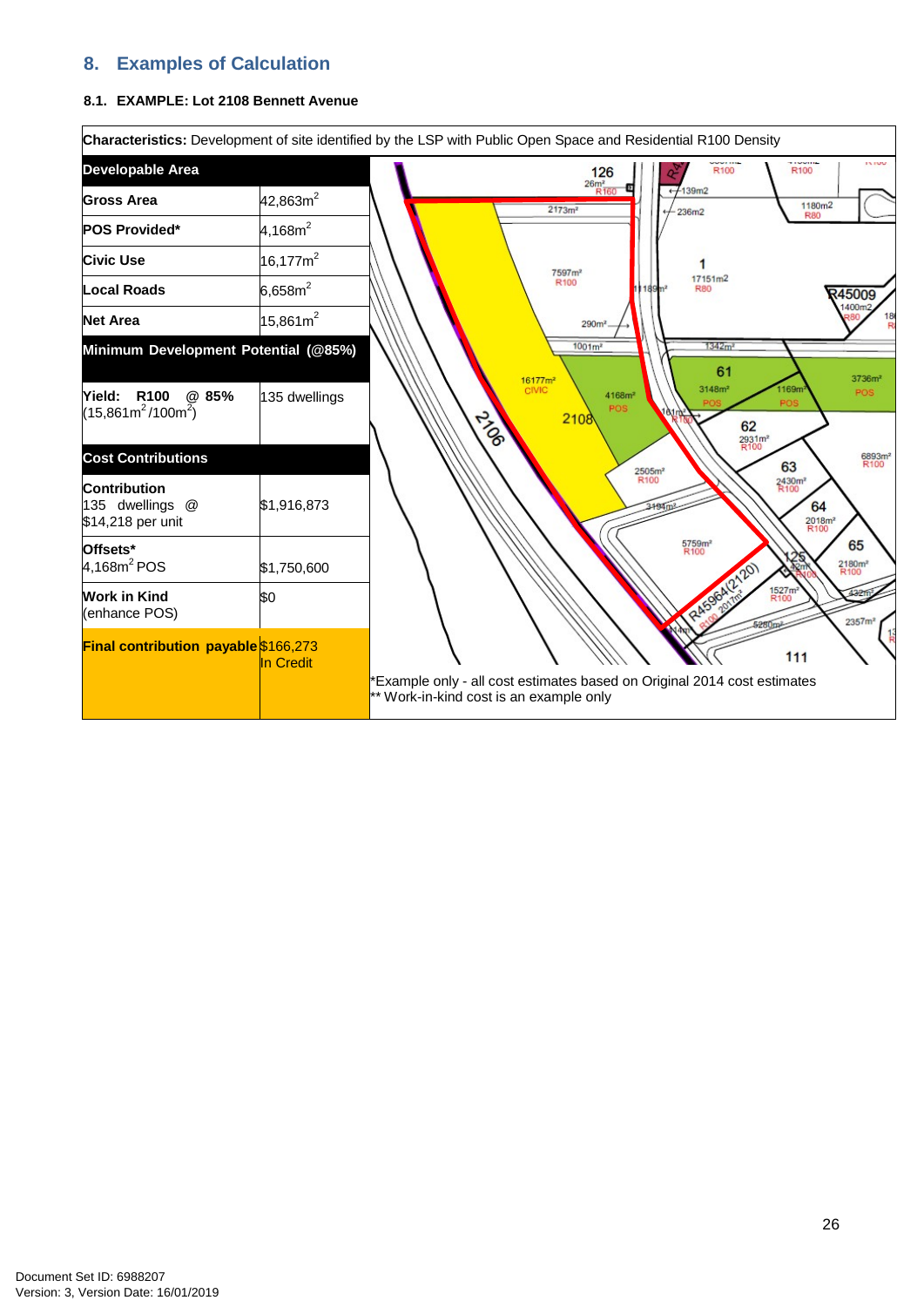#### <span id="page-25-0"></span>**8.2. EXAMPLE: Lot 65 Rollinson Avenue**

|                                                                         |                          | Characteristics: Development of site identified by the LSP with Public Open Space and Varying Zonings and R-Codes                                                                                                                                                                                                                                                                                                                    |
|-------------------------------------------------------------------------|--------------------------|--------------------------------------------------------------------------------------------------------------------------------------------------------------------------------------------------------------------------------------------------------------------------------------------------------------------------------------------------------------------------------------------------------------------------------------|
| <b>Developable Area</b>                                                 |                          |                                                                                                                                                                                                                                                                                                                                                                                                                                      |
| <b>Gross Area</b>                                                       | 17,308 $m2$              |                                                                                                                                                                                                                                                                                                                                                                                                                                      |
| <b>POS Provided*</b>                                                    | 4,093 $m^2$              | <b>ROLLINSON ROAD</b>                                                                                                                                                                                                                                                                                                                                                                                                                |
| <b>Local Roads</b>                                                      | 1,632 $m2$               | 103m <sup>2</sup><br>82m <sup>2</sup>                                                                                                                                                                                                                                                                                                                                                                                                |
| <b>DCP Roads</b>                                                        | 185m <sup>2</sup>        | 632m<br>65<br>4093m <sup>2</sup><br>5810m2<br>2809m2<br>2780m2<br>6127m2<br>R100<br>R100<br>R100<br><b>MIXED BUSINE</b><br>POS                                                                                                                                                                                                                                                                                                       |
| <b>Net Area</b>                                                         | 11,339 $m2$              |                                                                                                                                                                                                                                                                                                                                                                                                                                      |
| Minimum Development Potential (@85%)                                    |                          | 969m2<br>358m <sup>2</sup><br>POS<br>303<br>66<br>20                                                                                                                                                                                                                                                                                                                                                                                 |
| Mixed Use: R100 @ 85%<br>$(2,780m^2/100m^2)$                            | 24                       | 600m<br>$12m2 -$<br>6205m2<br>4786m2<br>R100<br>2610m2<br>4150m2<br><b>MIXED BUSINE</b><br>3507m2<br>R <sub>100</sub><br>R100<br>R100<br>R <sub>100</sub><br>2619m2<br>R <sub>100</sub><br>139m2<br>1180m2<br>377m2<br>257m2 665m2 30m2<br>2m2<br>236m2<br><b>R80</b><br>R <sub>100</sub><br>16<br>67<br>17<br>12<br>8<br>68<br><b>B24r</b><br>1498m2<br>743m<br>000m2<br>1000m<br>R <sub>100</sub><br><b>BO<sub>5</sub></b><br>R100 |
| R100 @ 85%<br>$(8,619m^2/100m^2)$                                       | 73                       |                                                                                                                                                                                                                                                                                                                                                                                                                                      |
| <b>Total Yield</b>                                                      | 97                       |                                                                                                                                                                                                                                                                                                                                                                                                                                      |
| <b>Cost Contributions</b>                                               |                          | 17151m2<br>1189m <sup>2</sup><br>RBO<br>345009<br>3477m <sup>2</sup><br>5533n<br>054 <sub>π</sub> 2                                                                                                                                                                                                                                                                                                                                  |
| <b>Contribution</b><br>97 dwellings @ \$14,218 per \$1,377,620*<br>unit |                          | 1400m2<br><b>R80</b><br><b>R80</b><br>1867m2<br><b>R80</b><br>1342m                                                                                                                                                                                                                                                                                                                                                                  |
| Offset: $4,093m^2$ POS                                                  | \$2,169,300*             |                                                                                                                                                                                                                                                                                                                                                                                                                                      |
| Offsets: 185m <sup>2</sup> DCP roads                                    | \$107,910*               |                                                                                                                                                                                                                                                                                                                                                                                                                                      |
| <b>Work in Kind **</b><br>(enhancements to POS)                         | \$250,000<br>(Example)   |                                                                                                                                                                                                                                                                                                                                                                                                                                      |
| <b>Final contribution payable</b>                                       | \$1,167,629<br>In Credit | Example only - all cost estimates based on Original 2014 cost estimates<br>** Work-in-kind cost is an example only                                                                                                                                                                                                                                                                                                                   |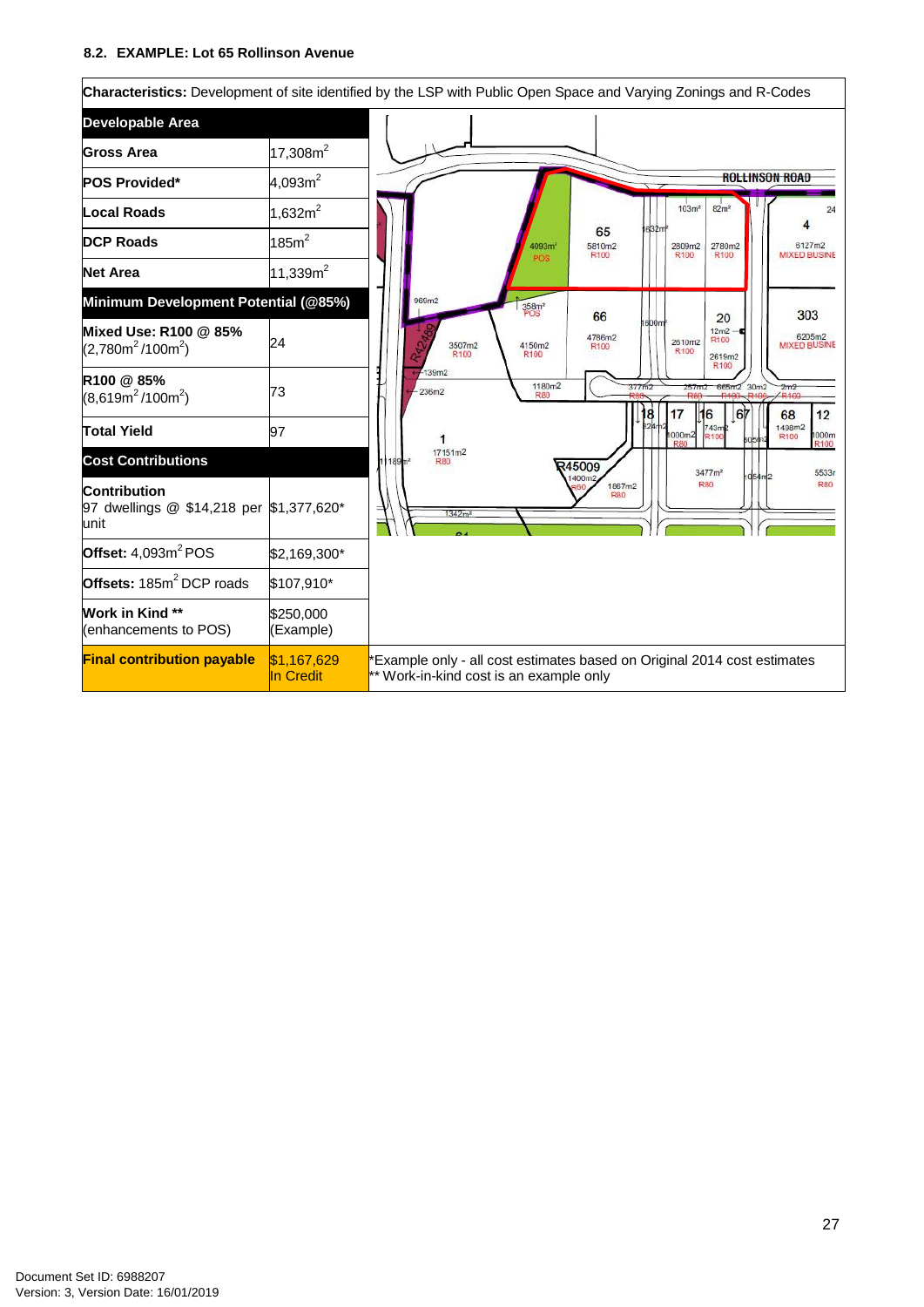#### <span id="page-26-0"></span>**8.3. EXAMPLE: Lot 69 Bennett Avenue**

|                                                                         |                | Characteristics: Development of site identified by the LSP with no Public Open Space and R160 density coding |  |
|-------------------------------------------------------------------------|----------------|--------------------------------------------------------------------------------------------------------------|--|
| Developable Area                                                        |                |                                                                                                              |  |
| <b>Gross Area</b>                                                       | $14,996m^2$    |                                                                                                              |  |
| <b>POS Provided*</b>                                                    | $0m^2$         | 69                                                                                                           |  |
| Local Roads                                                             | 0 <sup>2</sup> | 14996m <sup>3</sup><br>R160                                                                                  |  |
| <b>DCP Roads</b>                                                        | $0m^2$         | 969m2<br>70                                                                                                  |  |
| <b>Net Area</b>                                                         | 14,996 $m^2$   |                                                                                                              |  |
| Minimum Development Potential (@85%)                                    |                | 4997m <sup>2</sup><br>R160<br>3507m2<br>R100                                                                 |  |
| Mixed Use: R160 @ 85%<br>$(14,996m^2/62.5m^2)$                          | 204            | 126<br>26 <sub>m</sub><br>-139m2<br>2173m <sup>2</sup><br>236m2                                              |  |
| <b>Cost Contributions</b>                                               |                |                                                                                                              |  |
| <b>Contribution</b><br>204 dwellings @ \$14,218 per \$2,915,569<br>unit |                | 7597m <sup>a</sup><br>17151m2<br>R100<br>1189m<br><b>RNO</b>                                                 |  |
| <b>Offset: N/A</b>                                                      | \$0            |                                                                                                              |  |
| <b>Work in Kind **</b><br>(enhancements to POS)                         | \$0            |                                                                                                              |  |
| <b>Final contribution payable</b>                                       | \$2,899,735    | "Example only - all cost estimates based on Original 2014 cost<br>estimates                                  |  |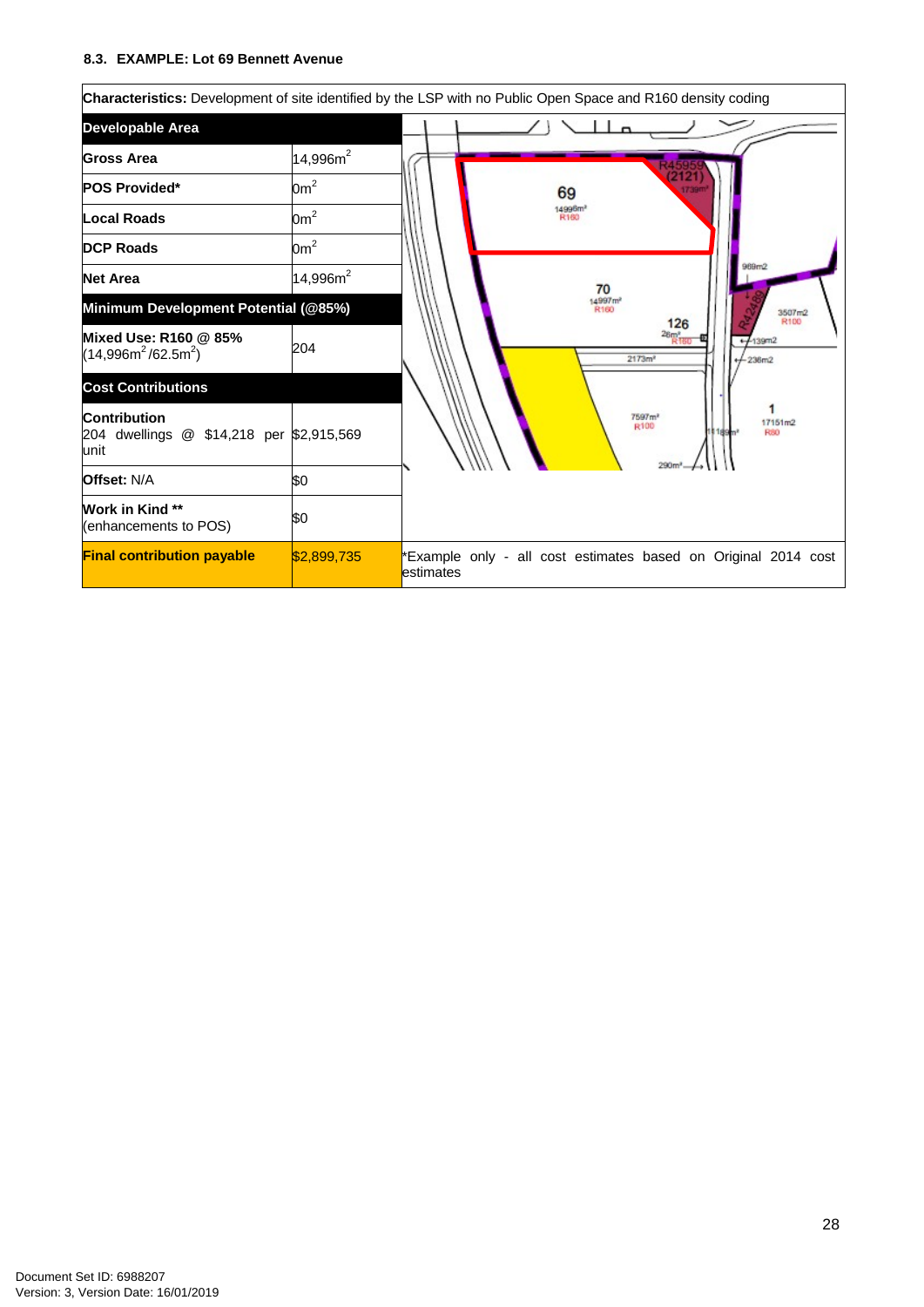#### **Appendix 1**

Map indicating location of Development Contribution Area 14 as shown in TPS3 Amendment 94, gazetted 17 March 2015.

Note: for current zonings always look at the City's online mapping, this plan is provided for illustrative purposes and does *not show all items on the scheme map.*